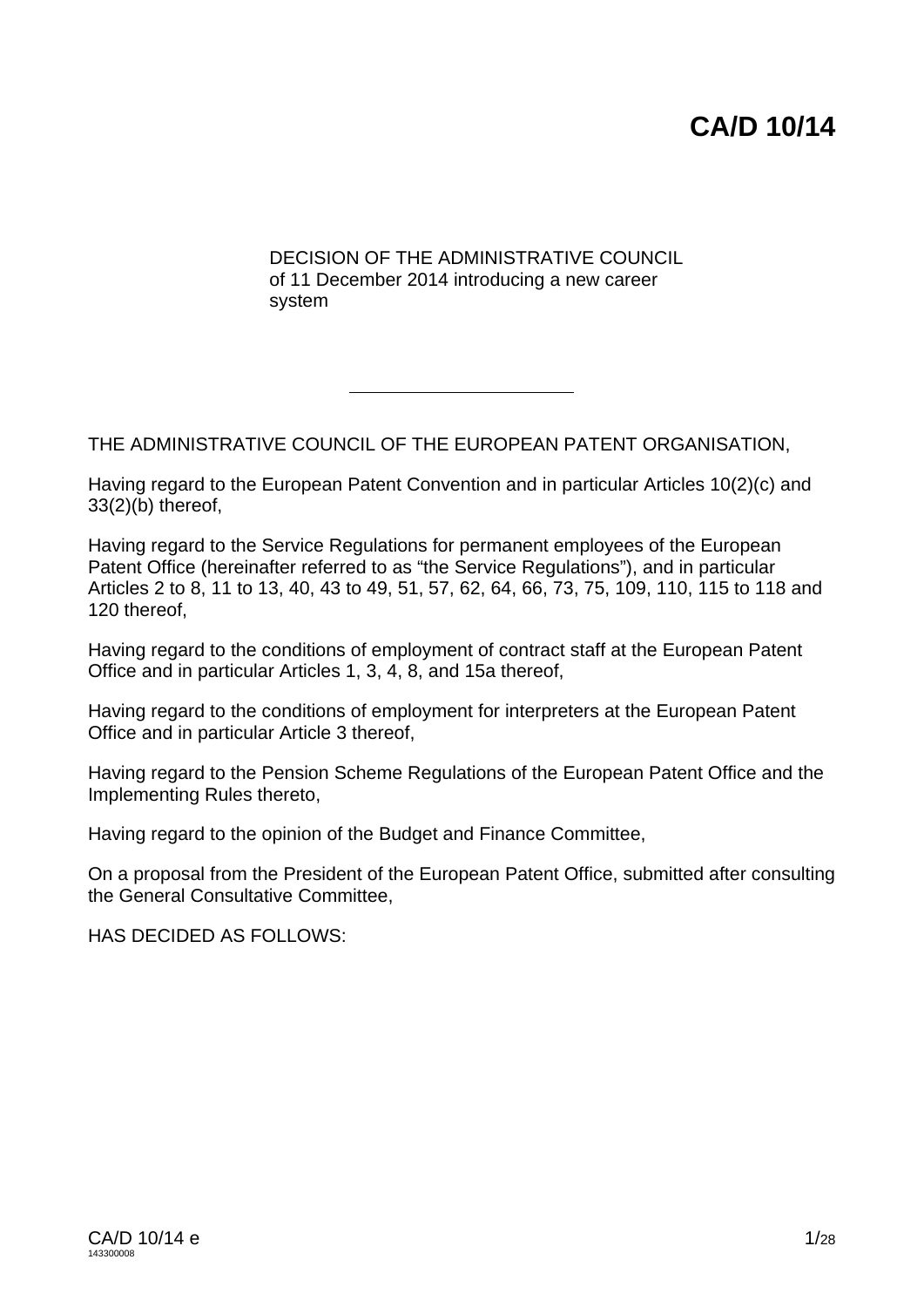## **I. Amendments to the Service Regulations**

## Article 1

Article 2(1) of the Service Regulations shall read as follows:

"(1) There shall be set up within the Office:

(a) a Staff Committee,

(b) a General Consultative Committee,

(c) Disciplinary Committees,

(d) an Appeals Committee,

(e) Selection Boards,

(f) a Medical Committee,

(g) Occupational Health, Safety and Ergonomics Committees,

(h) an Appraisals Committee,

which shall perform the functions assigned to them under these Service Regulations."

## Article 2

Article 2(6) of the Service Regulations shall read as follows:

"(6) The staff shall be represented on the bodies referred to in paragraph 1(b) to (e) and  $(g)$ ."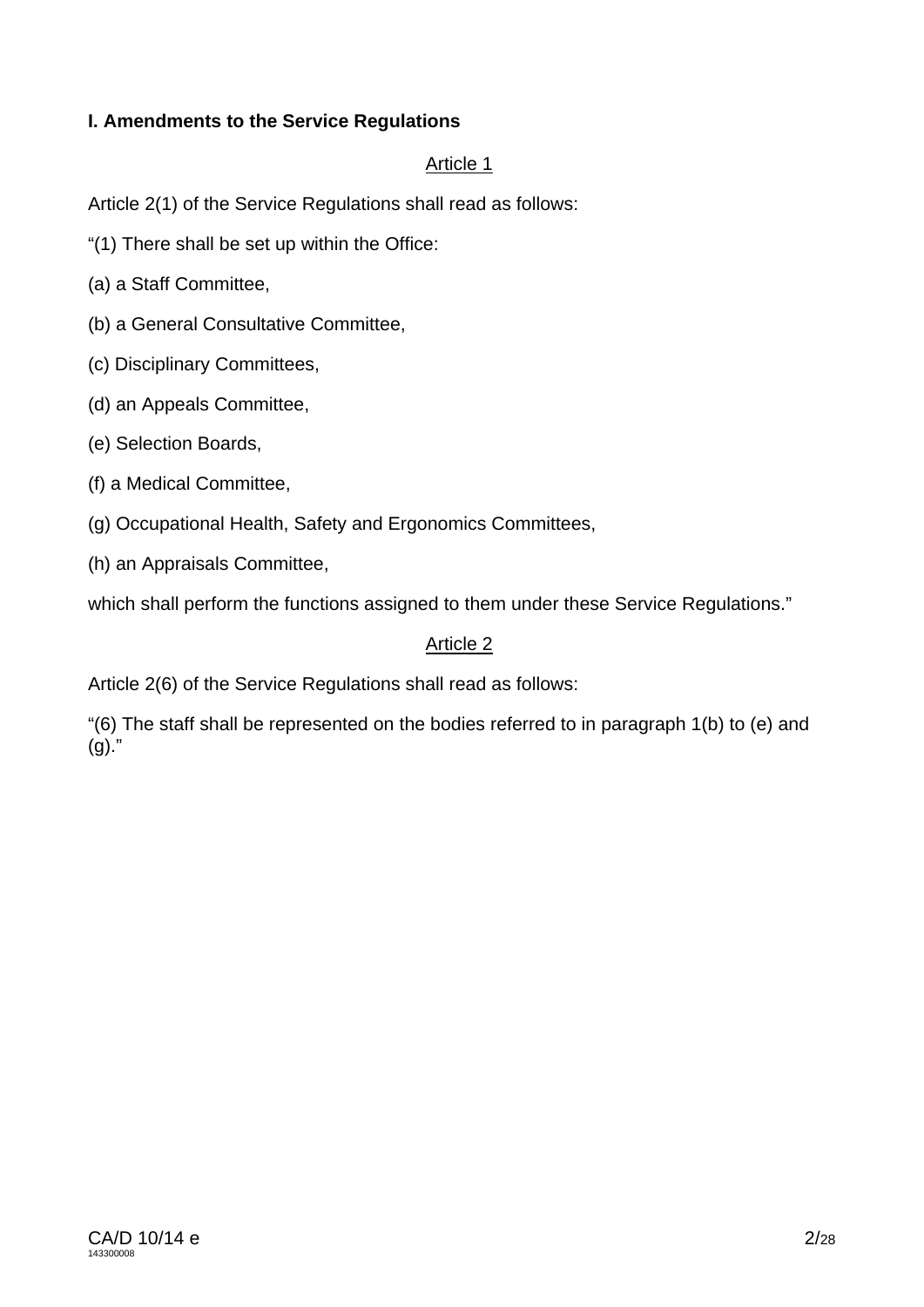Article 3 of the Service Regulations shall read as follows:

#### **"Article 3 Classification**

(1) Annex I shall set out the different job groups and the corresponding range of grades within which posts may be classified by the appointing authority. The grades are determined by the level of mastery expected.

(2) By reference to Annex I, the appointing authority shall:

(a) define the tasks, responsibilities and competencies of the posts;

(b) classify a post in a specific job group and grade where applicable, by reference to the corresponding job profile, taking into account the nature of the duties and level of responsibilities involved as well as the qualifications and competencies required."

## Article 4

The following new Article 3a of the Service Regulations shall be inserted:

#### **"Article 3a Reclassification**

(1) The appointing authority may decide to reclassify a post where it has been established that the nature of tasks and level of responsibilities and competencies have changed.

(2) An employee occupying a post which is reclassified at a lower grade shall remain in that post, whilst retaining his grade, until such time as he can be transferred within the Office to a post corresponding to his grade.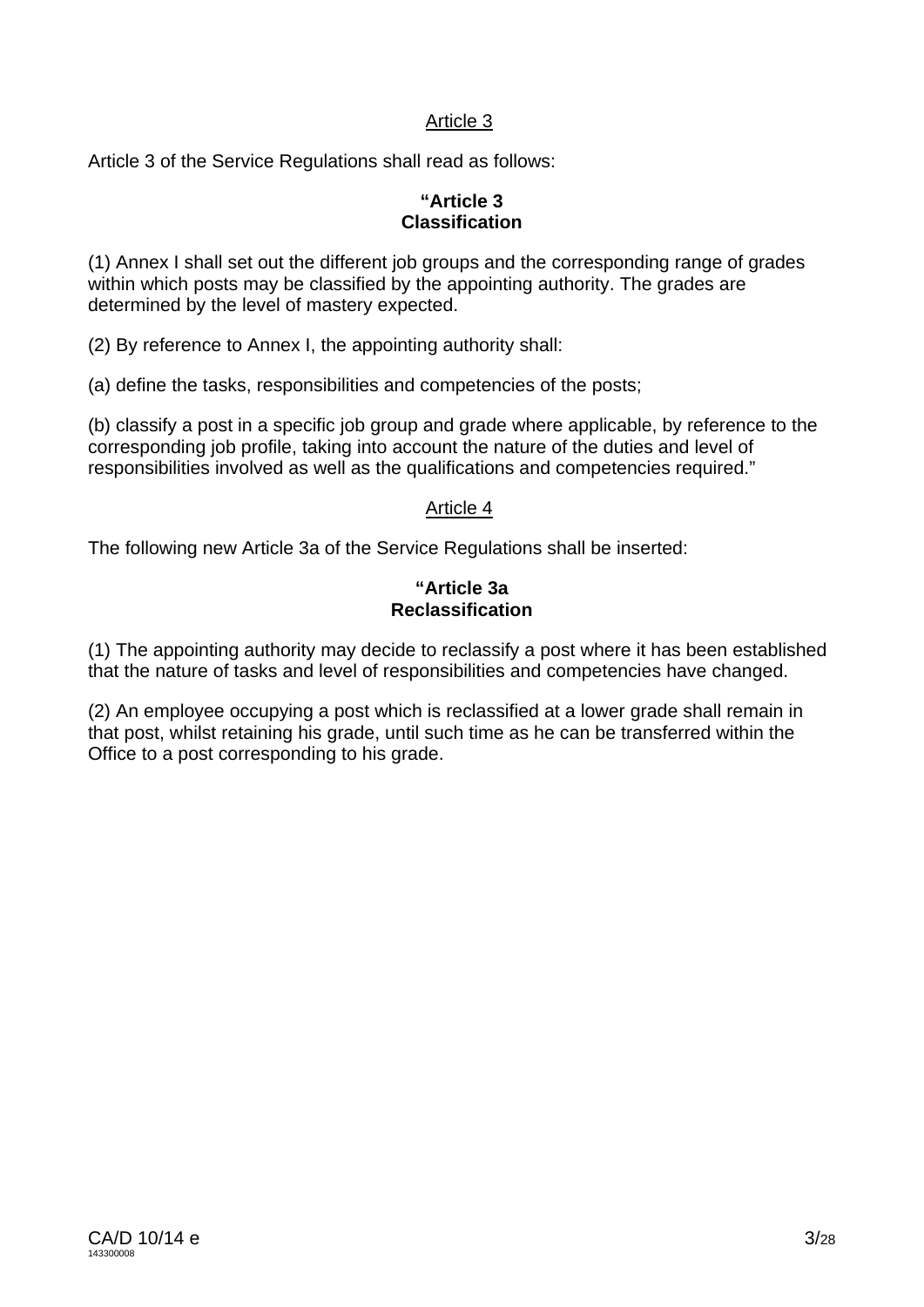(3) In the case of occupants of posts reclassified at a higher grade the appointing authority shall decide if the employee meets the requirements for the higher grade. Such a decision shall be taken after consulting a Selection Board which shall examine and report on the qualifications, competencies and the aptitude of the present occupant for the grade of the reclassified post. Employees must fulfil the conditions of access for the reclassified post as defined pursuant to Article 3."

## Article 5

Article 4 of the Service Regulations shall read as follows:

## **"Article 4 Vacant posts**

(1) If the appointing authority decides to fill a vacant post, it shall do so having regard to the relevant job profile and ability to perform the duties involved. Appointment shall be:

- by transfer at the same grade within the Office, either on the initiative of the appointing authority or at the request of the employee concerned;

- by transfer or promotion as a result of an internal competition open to all employees of the Office, in accordance with Article 7 or

- by recruitment, transfer or promotion as a result of a general competition open both to employees of the Office and to external candidates, in accordance with Article 7.

(2) The staff shall be informed of each vacant post when the appointing authority decides that the post is to be filled.

(3) Vacant posts shall be filled in the interests of the proper functioning of the Office and having regard to the need to offer opportunities for professional development to employees."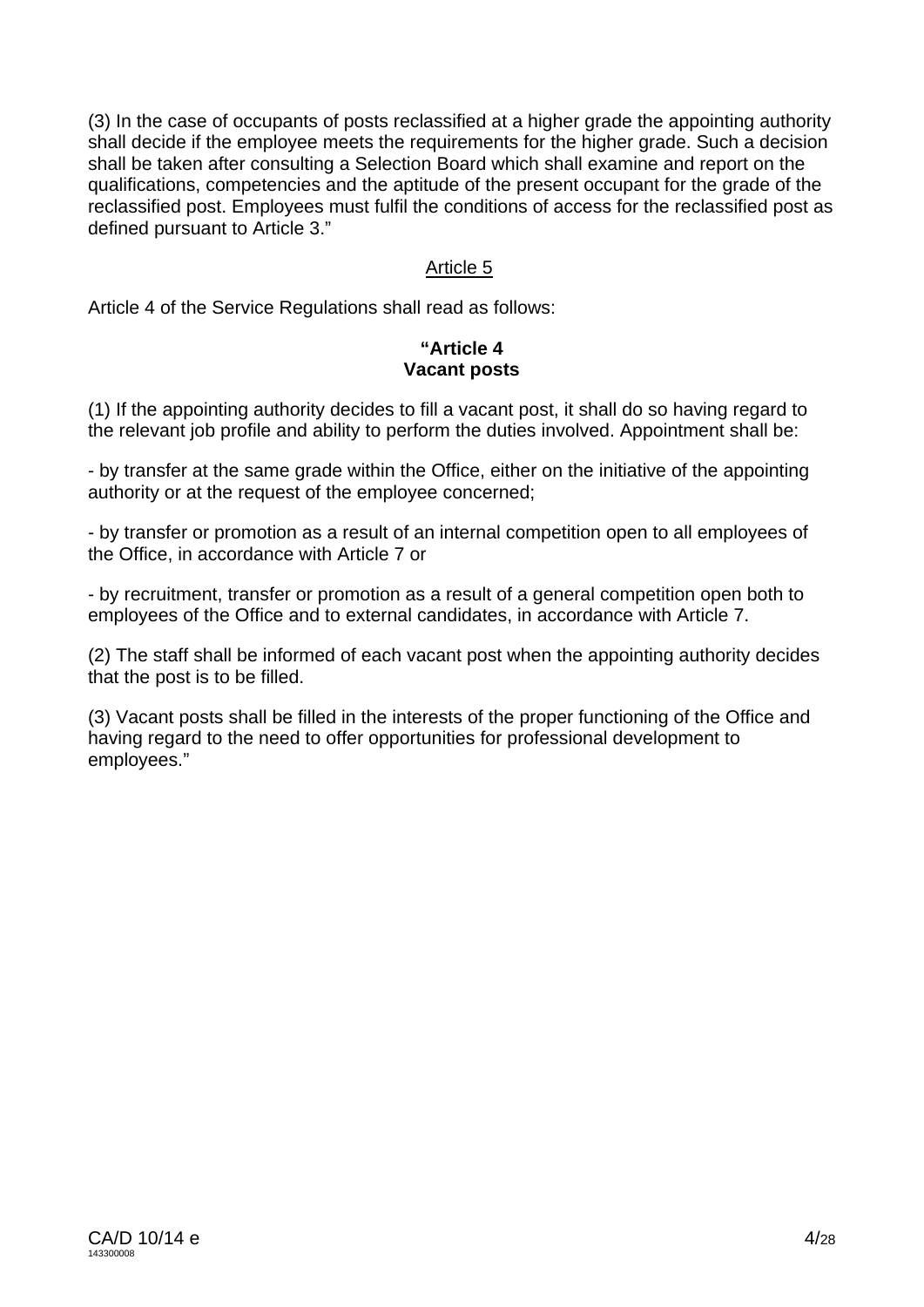The French version of Article 5(1) of the Service Regulations shall be amended. Article 5(2) of the Service Regulations shall read as follows:

"(2) Permanent employees shall be selected without reference to ethnic origin, opinions or beliefs, gender, sexual orientation or disabilities."

## Article 7

Article 6 of the Service Regulations shall read as follows:

#### **"Article 6 Specific recruitment criteria**

The appointing authority shall lay down specific recruitment criteria for each post regarding inter alia:

- qualifications;
- competencies;
- professional experience;
- language knowledge."

## Article 8

The heading of Article 7 of the Service Regulations shall read as follows:

## "**Selection procedure**"

## Article 9

Article 7(1) of the Service Regulations shall read as follows:

"(1) Appointment pursuant to the second or third indent of Article 4, paragraph 1, shall be by way of competition in accordance with the procedure laid down in Annex II. A competition may be held for the purpose of constituting a reserve for future recruitment.

A procedure other than that of competition established in Annex II may be adopted by the appointing authority for the recruitment or appointment of the senior employees referred to in Article 11 of the European Patent Convention (hereinafter referred to as "the Convention"), for principal directors and also, in exceptional cases, for recruitment to posts which require special qualifications."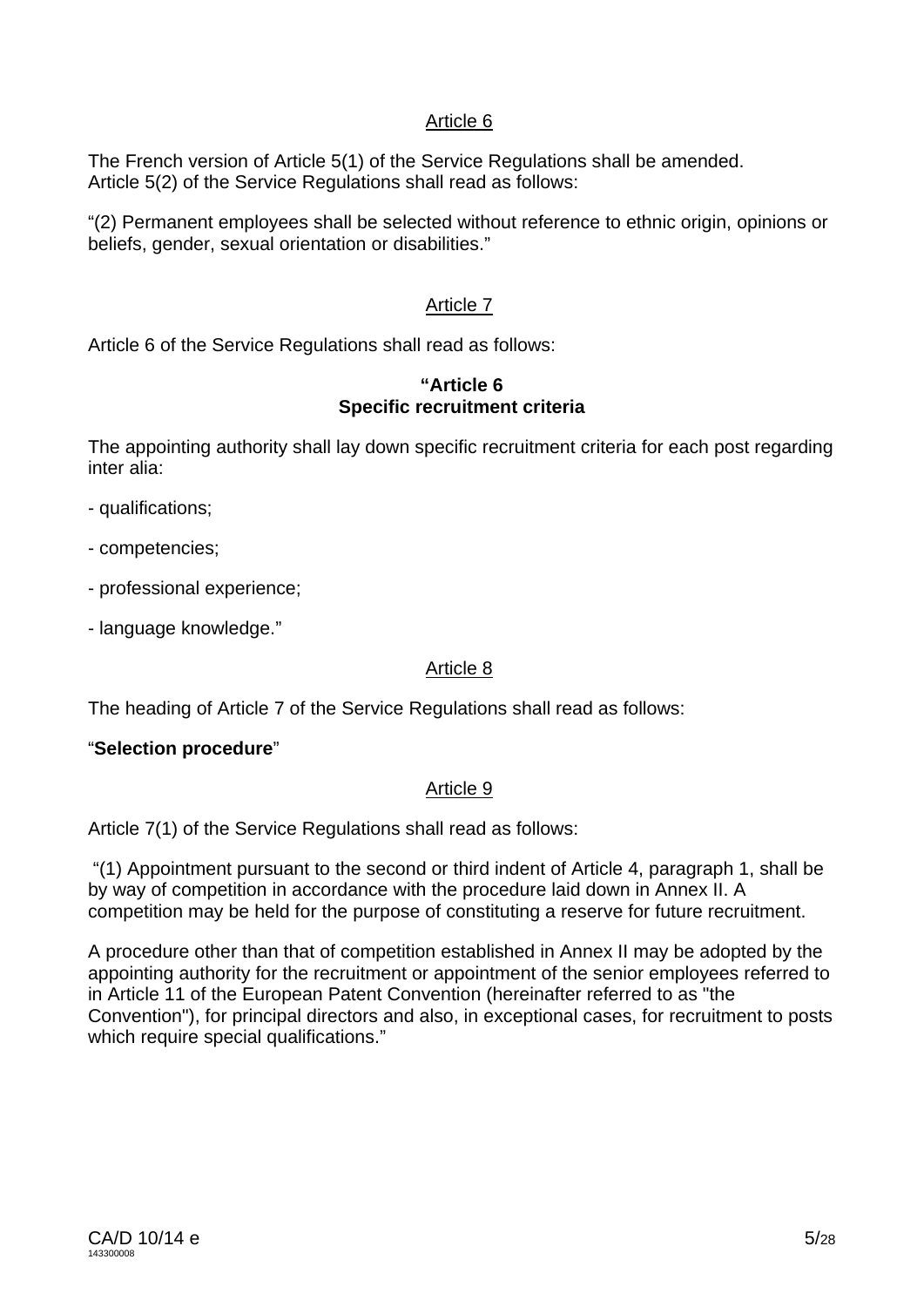Article 7(3) of the Service Regulations shall read as follows:

"(3) Notwithstanding the provisions of the foregoing paragraphs, the appointing authority may, acting in the interests of the service and taking due account of the general and specific recruitment criteria laid down in Article 5 and pursuant to Article 6, appoint a contract staff member who fulfils the requirements of Articles 8 and 9 as a permanent employee without a new competition procedure. To be eligible for such appointment the contract staff member must fulfil the conditions laid down in Article 15a of the conditions of employment for contract staff at the European Patent Office."

## Article 11

Article 8(d) of the Service Regulations shall read as follows:

"(d) he must meet the medical requirements of the post;"

## Article 12

The heading of Chapter 4 of Title I of the Service Regulations shall be moved before Article 11 and read as follows:

## "**Assignment, temporary or additional duties and probationary period**"

## Article 13

Article 11 of the Service Regulations shall read as follows:

## **"Article 11 Assignment**

(1) The appointing authority shall, acting solely in the interests of the service and without regard to nationality, assign to each employee the grade corresponding to the specific post to which he has been appointed pursuant to Article 4, paragraph 1. The President of the Office may lay down further terms and conditions for assignment.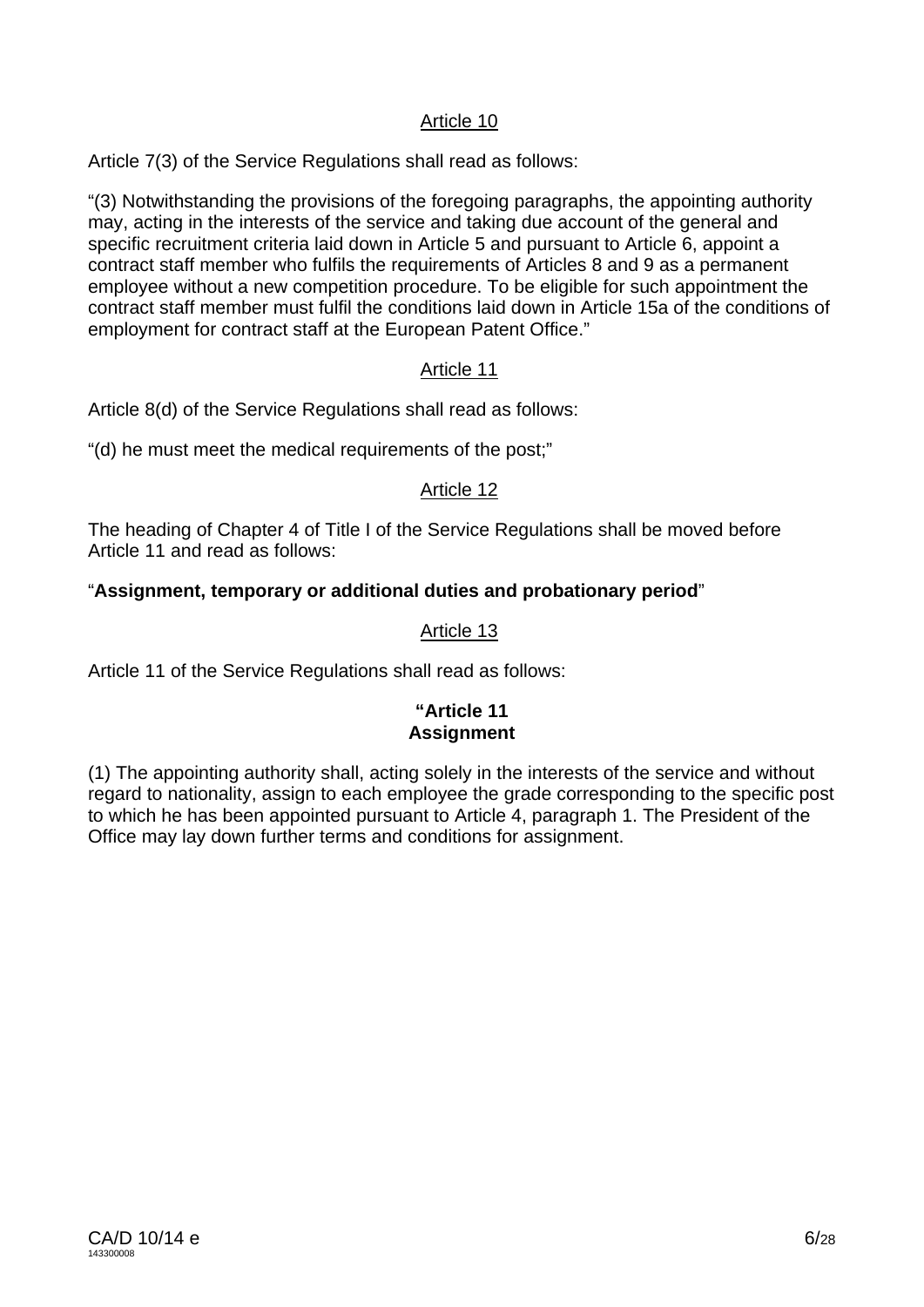(2) The assignment shall be to:

- the lowest grade in each job group, except where the need to fill a vacant post within a higher grade so requires according to the vacancy notice;

- the lowest step within the assigned grade.

Any assignment to a different grade and step shall be duly substantiated."

#### Article 14

The following new Article 11a of the Service Regulations shall be inserted:

## **"Article 11a Reassignment**

In the interests of the service, the appointing authority may reassign an employee, together with his post, to duties corresponding to his grade."

## Article 15

Article 12 of the Service Regulations shall read as follows:

#### **"Article 12 Temporary or additional duties**

(1) Instead of his usual duties, an employee may be called upon to perform temporarily the duties of another post, including the duties of a newly created post in a higher job group, on a full time basis.

He shall be appointed *ad interim* and shall receive the basic salary which amounts to the first step and grade of the job group concerned or, if this does not give rise to an increase of salary, to the first possible step of the higher grade which does.

The duration of such temporary duties shall not exceed one year, except where, directly or indirectly, the posting is to replace an employee who is assigned to another post in the interests of the service or absent on medical grounds.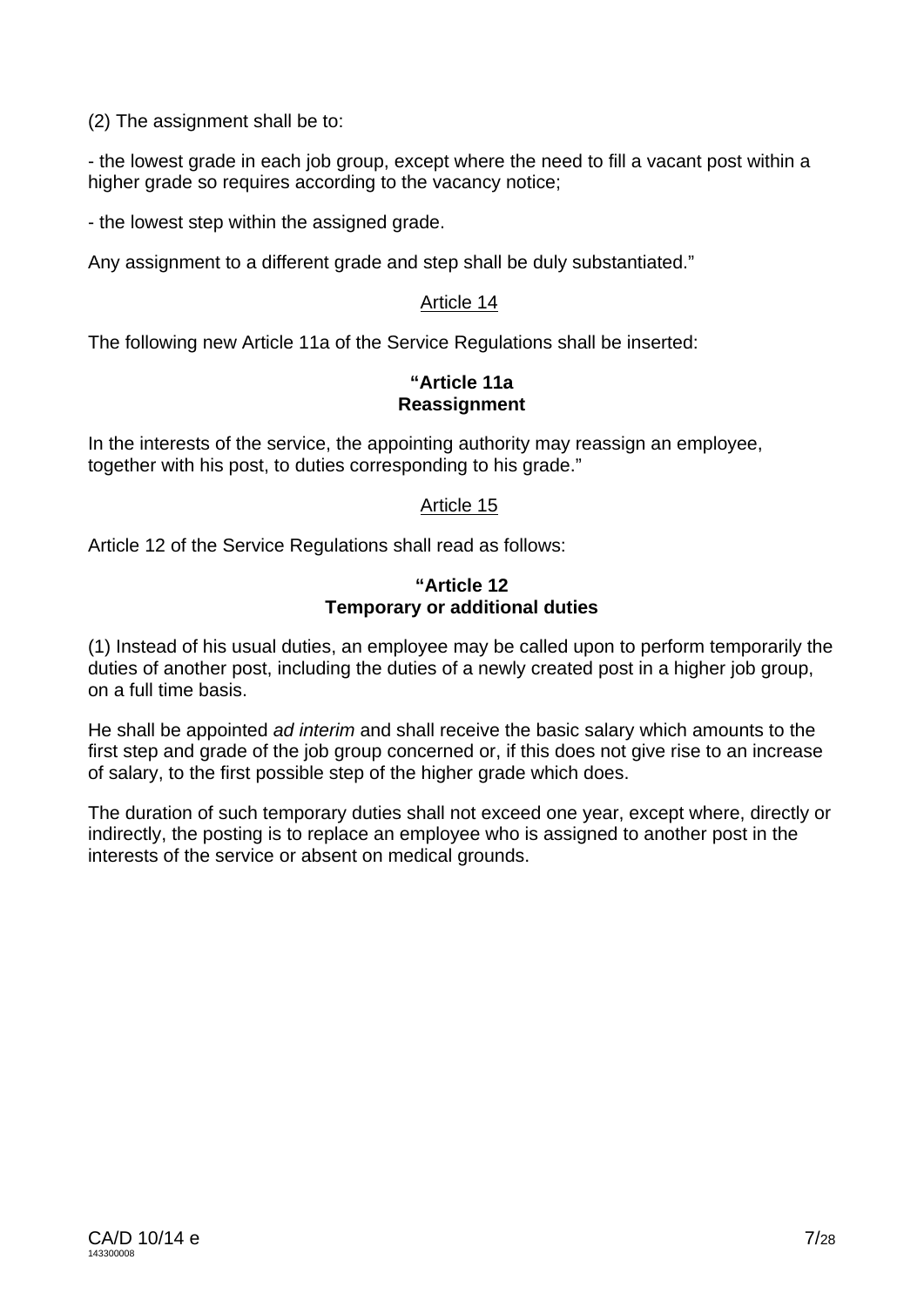(2) An employee may be called upon in his current grade to perform additional duties or duties involving specific demands.

He may receive a functional allowance up to the amount equivalent to two steps in his current grade, within the budgetary limits available.

This provision shall not apply to job groups 1, 2 and 3.

(3) The President of the Office may lay down further terms and conditions for temporary or additional duties."

## Article 16

Article 13 of the Service Regulations shall read as follows:

#### **"Article 13 Probationary period**

(1) Employees shall serve a probationary period upon appointment pursuant to Article 4, paragraph 1, in order to determine their ability to perform their duties as well as their efficiency and conduct in the service.

(2) The period shall be:

- one year in case of recruitment and promotion,

- six months in case of transfer.

The appointing authority may decide in exceptional cases to extend the probationary period by a further period of up to the same length.

(3) Before the expiry of each period of six months within the probationary period, a report shall be made on the ability of the probationer to perform his duties as well as on his efficiency and conduct in the service. The report shall be communicated to the probationer, who shall have the right to submit his comments in writing.

(4)(a) At the end of the probationary period and on the basis of the probationary report or reports, the appointing authority shall decide, in case of satisfactory fulfilment of duties, efficiency and conduct, to confirm the appointment.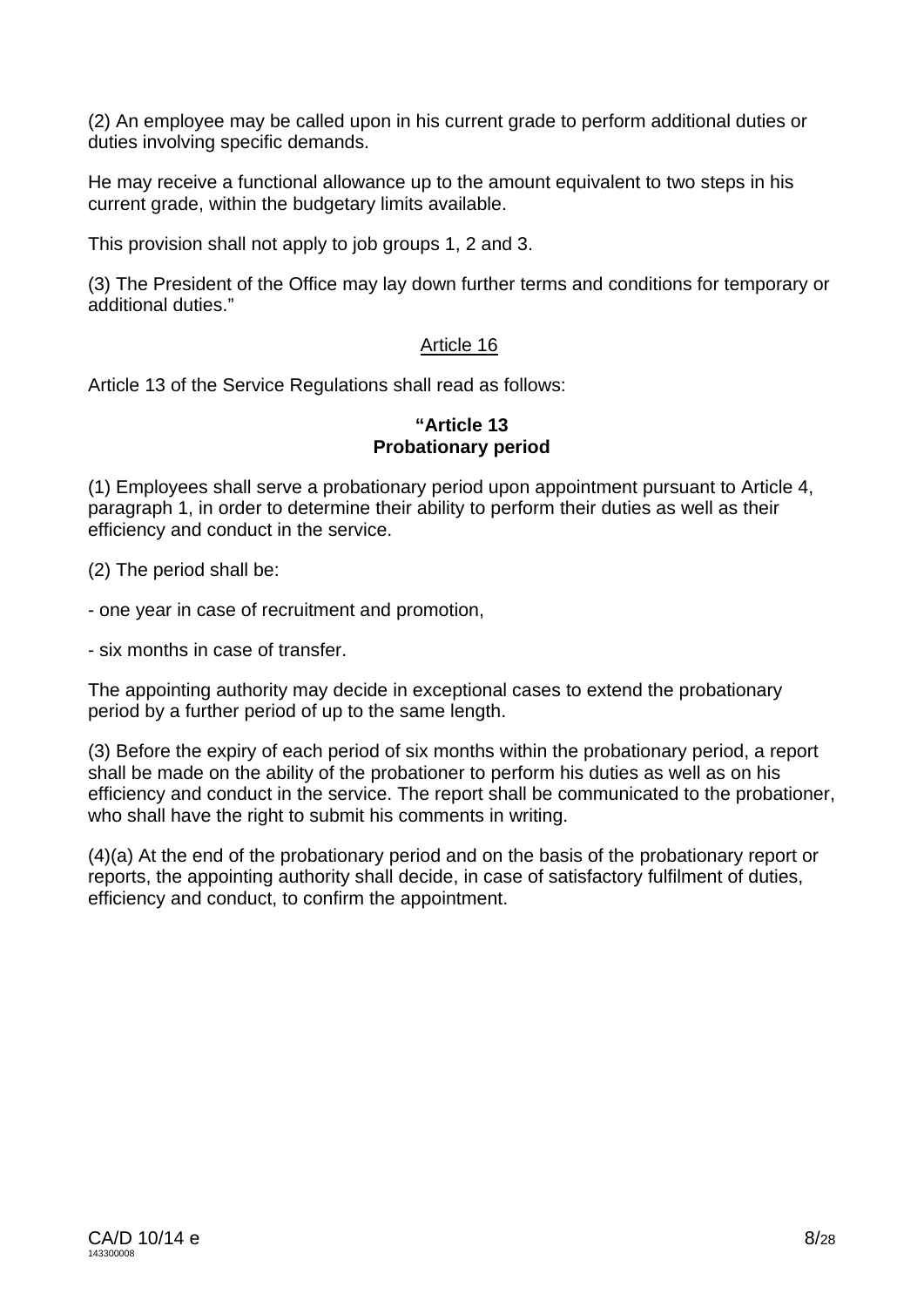(b) A report on the probationer may be made at any time during the probationary period, if the fulfilment of his duties, his efficiency and his conduct are proving inadequate. On the basis of the probationary report or reports, the appointing authority may:

- dismiss a new recruit on probation,

- decide that the probationer who has been transferred or promoted shall either return to his previous post or, if this has been filled, to a post corresponding to the grade of his previous post for which he satisfies the requirements.

 (5) Except where he is entitled forthwith to resume his duties with the national administration or the organisation in which he served prior to his recruitment to the Office, a new recruit on probation who is dismissed pursuant to paragraph 4, letter b, first indent, shall receive compensation equal to two months' basic salary if he has completed at least six months' service, and to one month's basic salary if he has completed less than six months' service.

(6) A new recruit on probation may submit his resignation at any time during the probationary period. Without prejudice to paragraph 4, letter b, resignation shall take effect as from the date proposed by the probationer provided this is earlier than the date on which the probationary period would normally have ended.

(7) In case of promotion or transfer, an employee may, at any time during the probationary period, request to return to his previous post or, if this has been filled, to a post corresponding to the grade of his previous post for which he satisfies the requirements."

## Article 17

Article 40 of the Service Regulations shall read as follows:

## **"Article 40 Definition of active employment**

An employee is in active employment where he performs, under the conditions of Title IV, the duties pertaining to the post to which he has been assigned or which he temporarily occupies."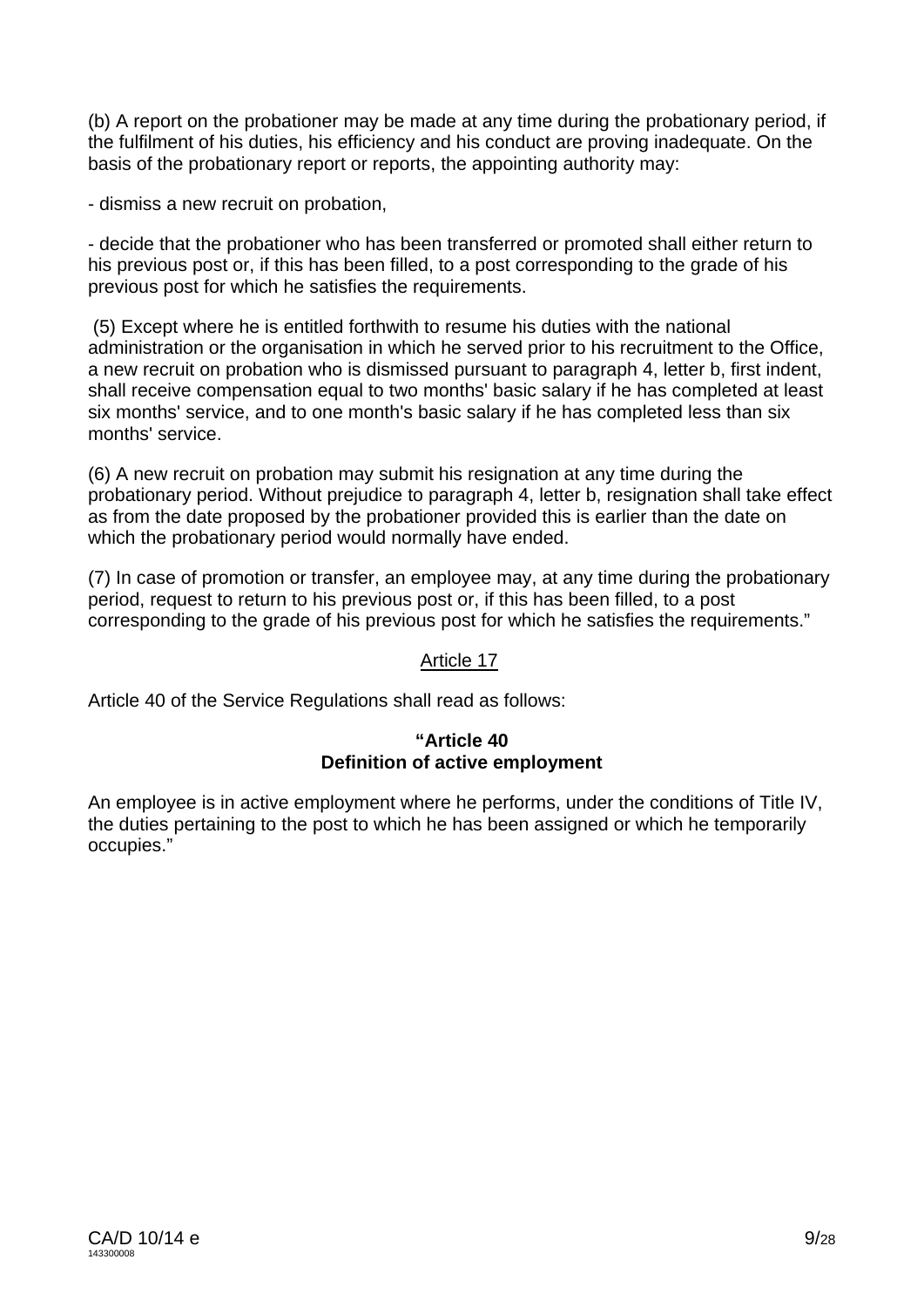Article 43(2)(f) of the Service Regulations shall read as follows:

"(f) a permanent employee on secondment shall retain his grade and step;"

## Article 19

Article 44(2) of the Service Regulations shall read as follows:

"(2) A permanent employee who is called up for military or comparable service shall cease to receive his remuneration. He shall retain his right to a retirement pension if, after completing such service, he retroactively pays his contributions to the pension scheme applicable to him. In that case he shall where applicable also retroactively pay his contributions to the salary savings plan. At the end of such service a permanent employee shall at once be reinstated in a post corresponding to his grade, even if this entails an increase in the staff complement."

## Article 20

Article 45(3) of the Service Regulations shall be deleted.

## Article 21

Article 45a(2), last sentence, of the Service Regulations shall read as follows:

"Permanent employees shall continue to be entitled to the dependant's allowance and the education allowance, but shall cease to be entitled to annual and home leave."

## Article 22

Article 46(4) of the Service Regulations shall read as follows:

"Upon assignment to reserve status the permanent employees shall cease to perform his duties and cease to enjoy his right to remuneration; he shall be entitled to the benefits provided for in Annex VI."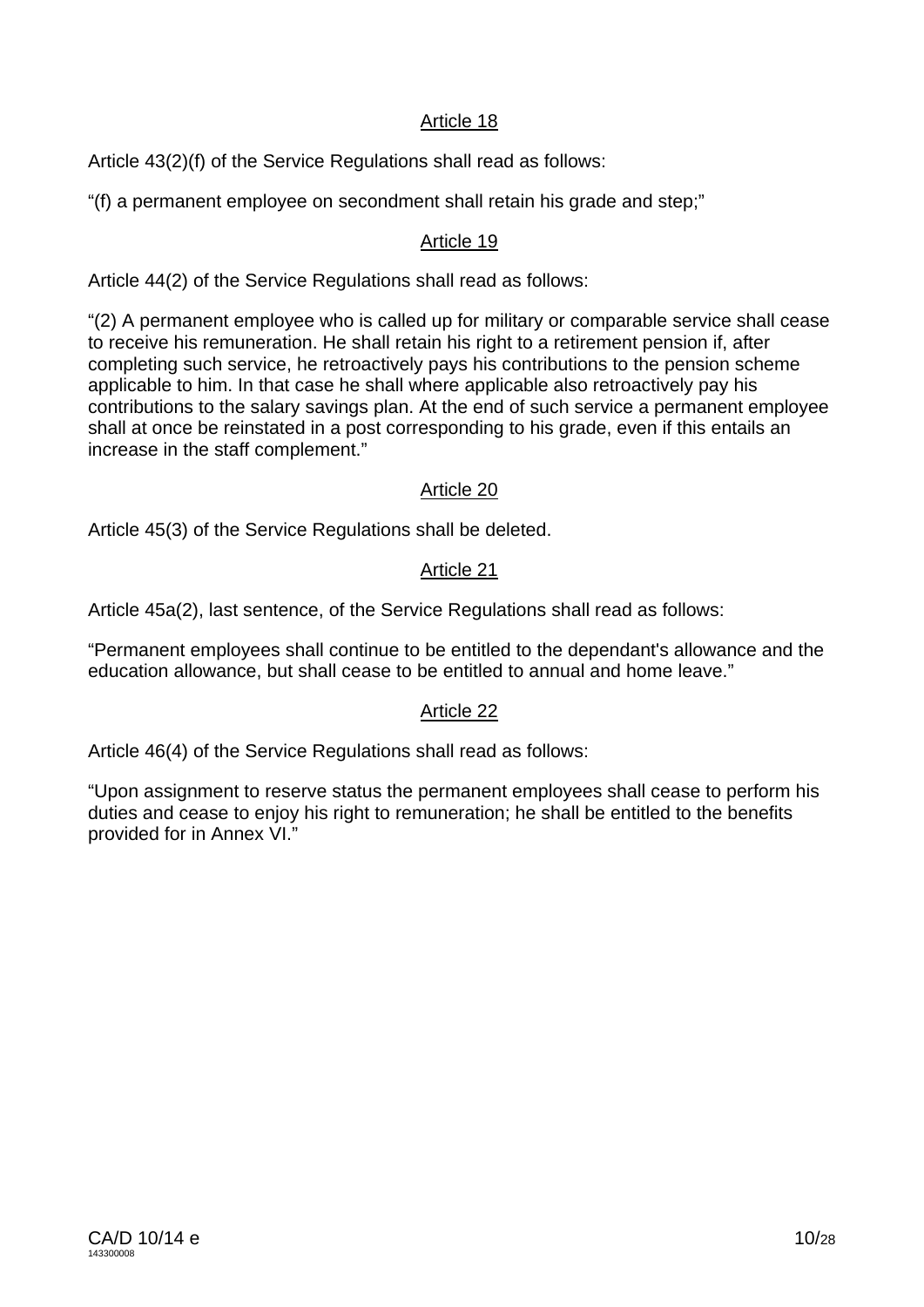The heading of Chapter 2 of Title III of the Service Regulations shall read as follows:

## "**Professional development**"

## Article 24

Article 47 of the Service Regulations shall read as follows:

#### **"Article 47 General principles and structure of the career system**

(1) The career system shall offer opportunities for professional development based on performance and competencies, within the available budgetary limits.

(2) Professional development shall take place either within or between the following two career paths:

- (a) technical or
- (b) managerial.

The managerial career path shall comprise all posts with staff responsibility as defined by the President of the Office. The technical career path shall comprise all non-managerial posts."

#### Article 25

The following new Article 47a of the Service Regulations shall be inserted:

#### **"Article 47a Appraisal reports**

(1) The assessment of performance and competencies is a managerial responsibility. It shall be conducted in a fair and objective manner.

(2) The ability, efficiency and conduct in the service of each employee, with the exception of the President and vice-presidents, shall be the subject of an appraisal report made at least once a year under the conditions established by the appointing authority.

(3) The appraisal report shall be communicated to the employee concerned who shall be entitled to make any comments thereon which he considers relevant."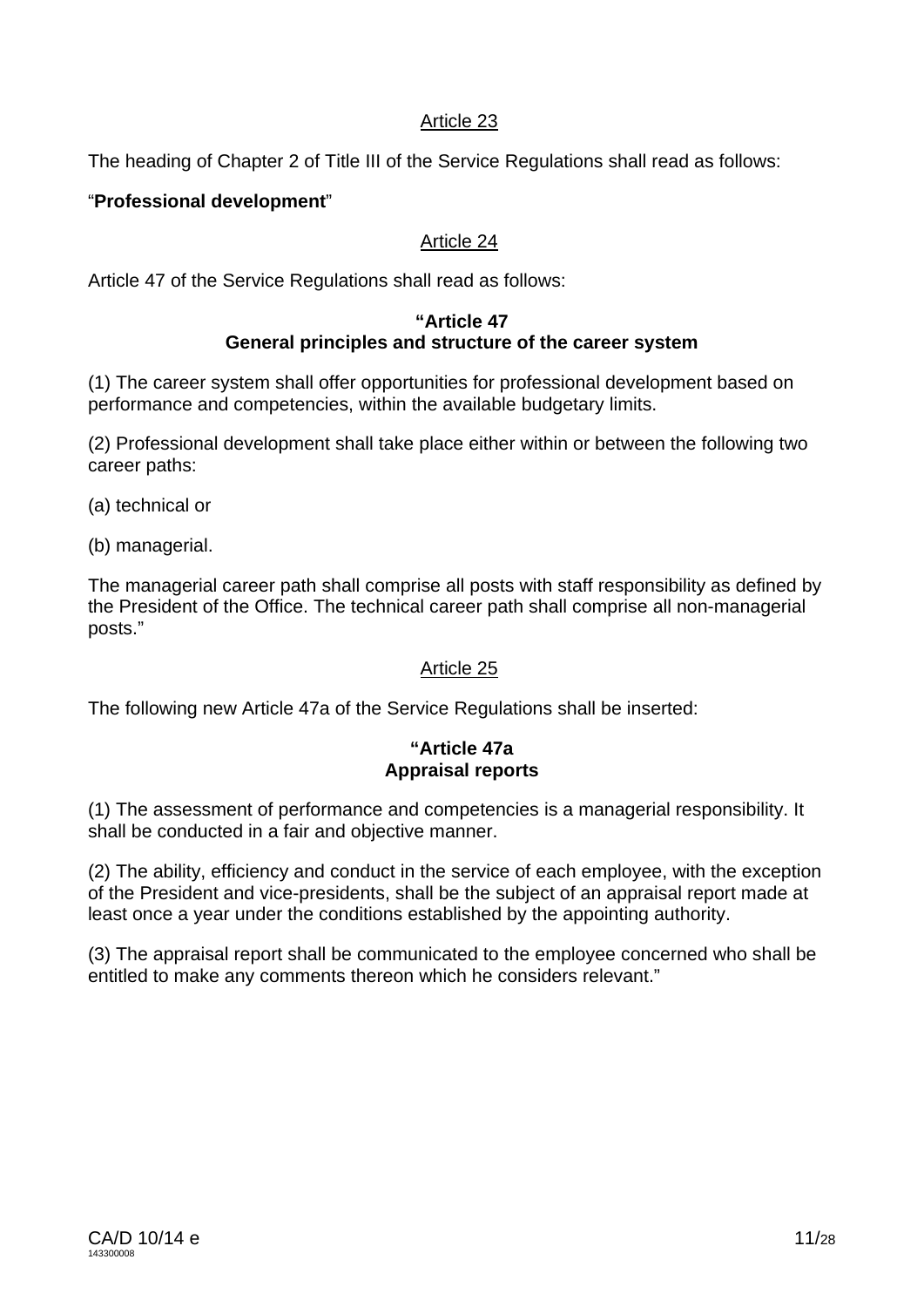Article 48 of the Service Regulations shall read as follows:

#### **"Article 48 Step advancement**

(1) Within the budgetary limits available, depending on performance and demonstration of the expected competencies, an advancement of up to two steps in grade may take place every year.

(2) The appointing authority may lay down further terms and conditions for step advancement."

## Article 27

The following new Article 48a of the Service Regulations shall be inserted:

#### **"Article 48a Bonus**

(1) A bonus may be granted in the form of a lump-sum payment inter alia in case of particularly high performance and/or additional duties not otherwise rewarded.

(2) The appointing authority may lay down further terms and conditions for the bonus."

#### Article 28

Article 49 of the Service Regulations shall read as follows:

#### **"Article 49 Promotion**

(1) Promotion is the access to a higher grade. It may take place following different procedures, as further described below:

- normal promotion procedure;

- selection procedure;
- reclassification procedure.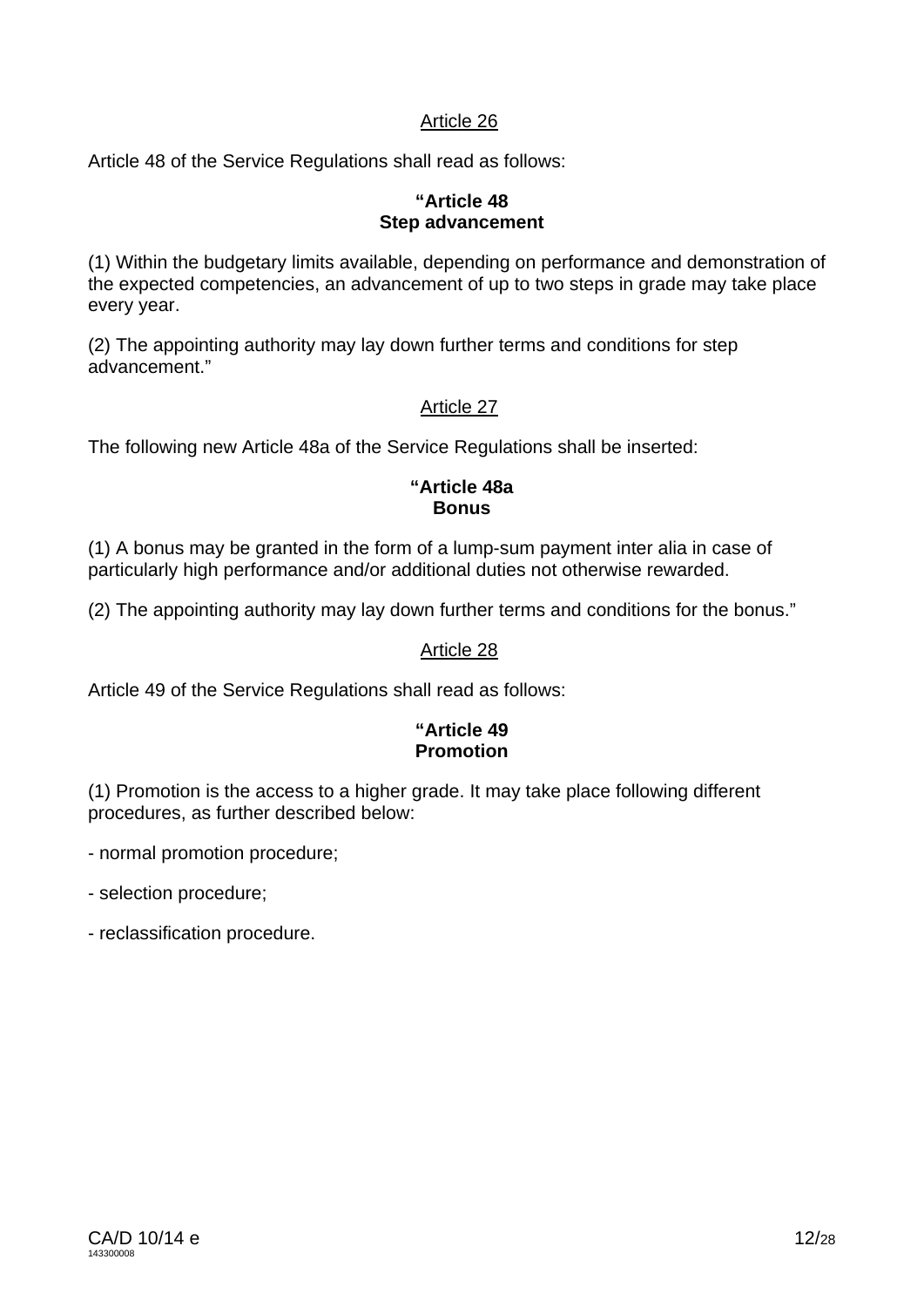(2) Access to the next immediate higher grade within the same post may result from a normal promotion procedure upon a decision taken by the appointing authority on proposal from the employee's line management, under the following conditions:

- having reached the last step in the current grade and

- proven performance and demonstration of the expected competencies over a period of several years;

- broadening or deepening of the employee's tasks, experience, competencies and responsibilities.

The appointing authority shall take its decision each year, within the budgetary limits available.

(3) A promotion may also result from a selection procedure for another post pursuant to Article 4, paragraph 1, second or third indent.

This selection procedure is open to all employees, regardless of their current grade.

(4) A promotion within the same post may exceptionally result from a reclassification pursuant to Article 3a, paragraph 3.

(5) Promotion shall be to the lowest step in the new grade.

In no case may a promotion of an employee result in a reduction in his total net remuneration.

If the promotion does not result in any increase in his basic salary, he shall be assigned to the step of the new grade immediately above his current salary."

## Article 29

Article 51(3) of the Service Regulations shall read as follows:

"(3) Resignation shall take effect on the date specified by the appointing authority; that date shall not be more than three months after the date proposed by the permanent employee in his letter of resignation."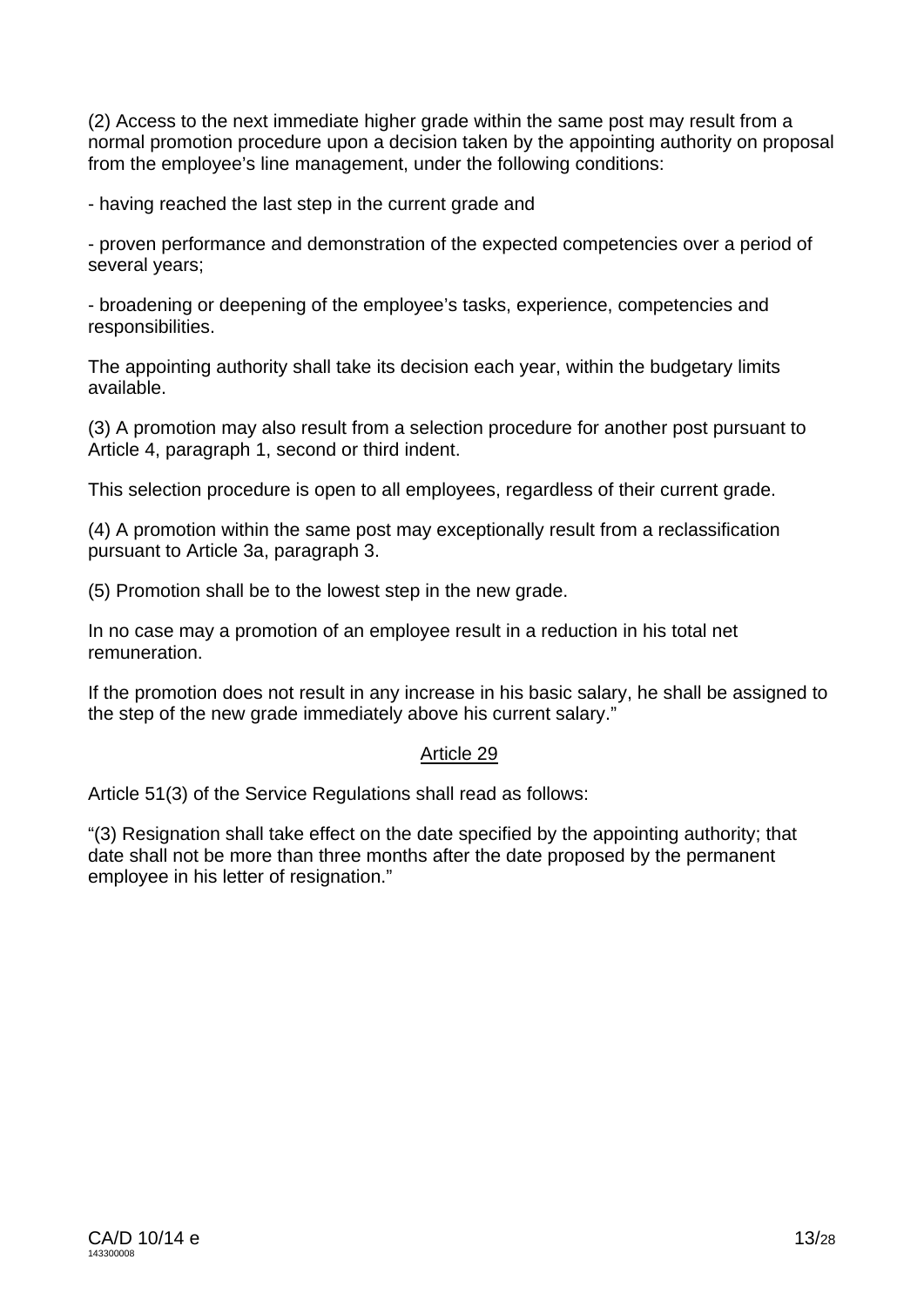Article 57(2) and (3) of the Service Regulations shall read as follows:

"(2) Overtime worked by permanent employees in grade G7 and above shall carry no right to compensation or remuneration.

(3) Overtime worked by permanent employees in grades G6 and below shall entitle them to compensatory leave or remuneration as follows:

(a) for each hour of overtime, they shall be entitled to one hour off as compensatory leave; if the hour of overtime is worked between 10 p.m. and 7 a.m. or on Sunday or on a public holiday, the entitlement to compensatory leave shall be one hour and a half; in the granting of compensatory leave, account shall be taken of the requirements of the service and the preference of the permanent employee concerned;

(b) where the requirements of the service do not permit compensatory leave during the month following that during which the overtime was worked, the President of the Office shall authorise remuneration for uncompensated hours of overtime at the rate of 0.72% of the monthly basic salary for each hour of compensatory leave which it was not possible to grant;

(c) to qualify for compensatory leave or remuneration for one hour's overtime, the extra time worked must have been more than thirty minutes."

## Article 31

Article 57(5) of the Service Regulations shall read as follows:

"(5) Notwithstanding the provisions of paragraphs 3 and 4, remuneration for overtime worked by certain groups of permanent employees in job groups 5 and 6 in special conditions may be paid in the form of a fixed allowance, the amount and terms of which shall be laid down by the President of the Office."

## Article 32

Article 62(7) and (8) of the Service Regulations shall read as follows:

"(7) A permanent employee shall be entitled to paid sick leave up to a maximum of 250 working days, either in one unbroken period or in several periods within three consecutive years. During such a period of paid sick leave a permanent employee shall retain full right to his basic salary.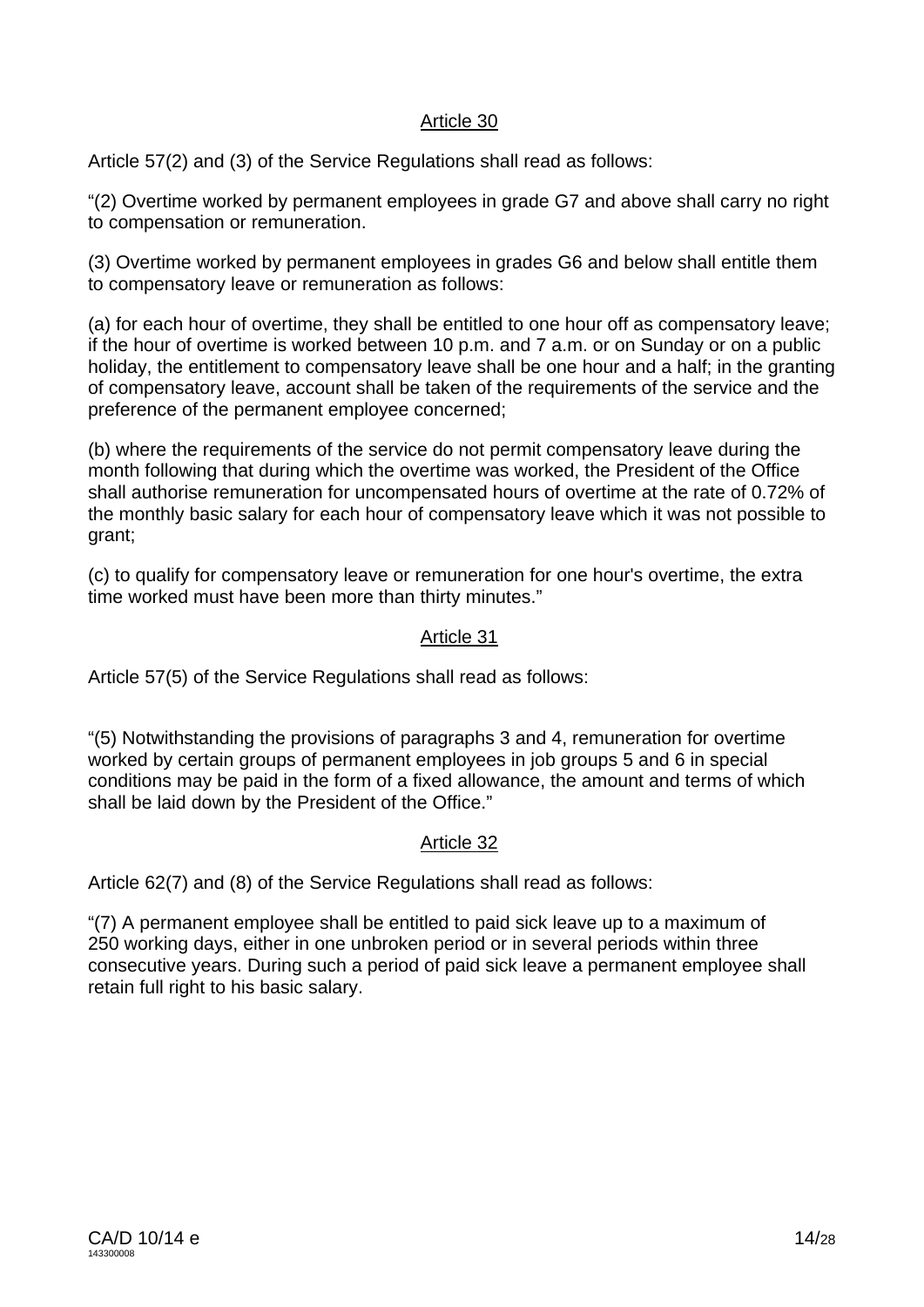(8) If, at the expiry of the maximum period of sick leave defined in paragraph 7, or of a period of extended sick leave within the meaning of the present paragraph, the permanent employee is still unable to perform his duties, without however fulfilling the conditions for invalidity, the sick leave shall be extended by a period to be fixed by the Medical Committee. Any further absence after the expiry of the extension period fixed by the Medical Committee shall also be considered, save as otherwise provided in paragraphs 13 and 14, as extended sick leave under the conditions defined in paragraph 7 and the present paragraph. During the period following the maximum period of fully paid sick leave defined in paragraph 7, the permanent employee shall cease to be entitled to annual leave and home leave, and shall be entitled to a proportion of his basic salary equal to 90% for the first 250 working days of extended sick leave, 80% for the next 250 working days and 70% thereafter. These amounts may not however be lower than 120% of basic salary at grade G1, step 4, unless this minimum would result in a basic salary higher than that payable if the permanent employee were not prevented by illness or accident from performing his duties. The calculation of sick leave during the above stages of extended sick leave shall be in proportion to the basic salary which is subject to reduction because of sick leave. A permanent employee on extended sick leave shall resume his entitlement to full salary, annual leave and home leave as soon as he falls again under the limit of 250 working days of sick leave within three consecutive years defined in paragraph 7."

#### Article 33

Article 64(1) of the Service Regulations shall read as follows:

"(1) Save as otherwise expressly provided in these Service Regulations, a permanent employee who is duly appointed shall be entitled to the remuneration appropriate to his grade and step. He may not waive his entitlement to remuneration."

## Article 34

Article 66 of the Service Regulations shall read as follows:

## **"Article 66 Salary scales**

(1) The gross salary scales for each grade and step shall be as set out in Annex III.

(2) A permanent employee shall receive the basic salary appropriate to his grade and step."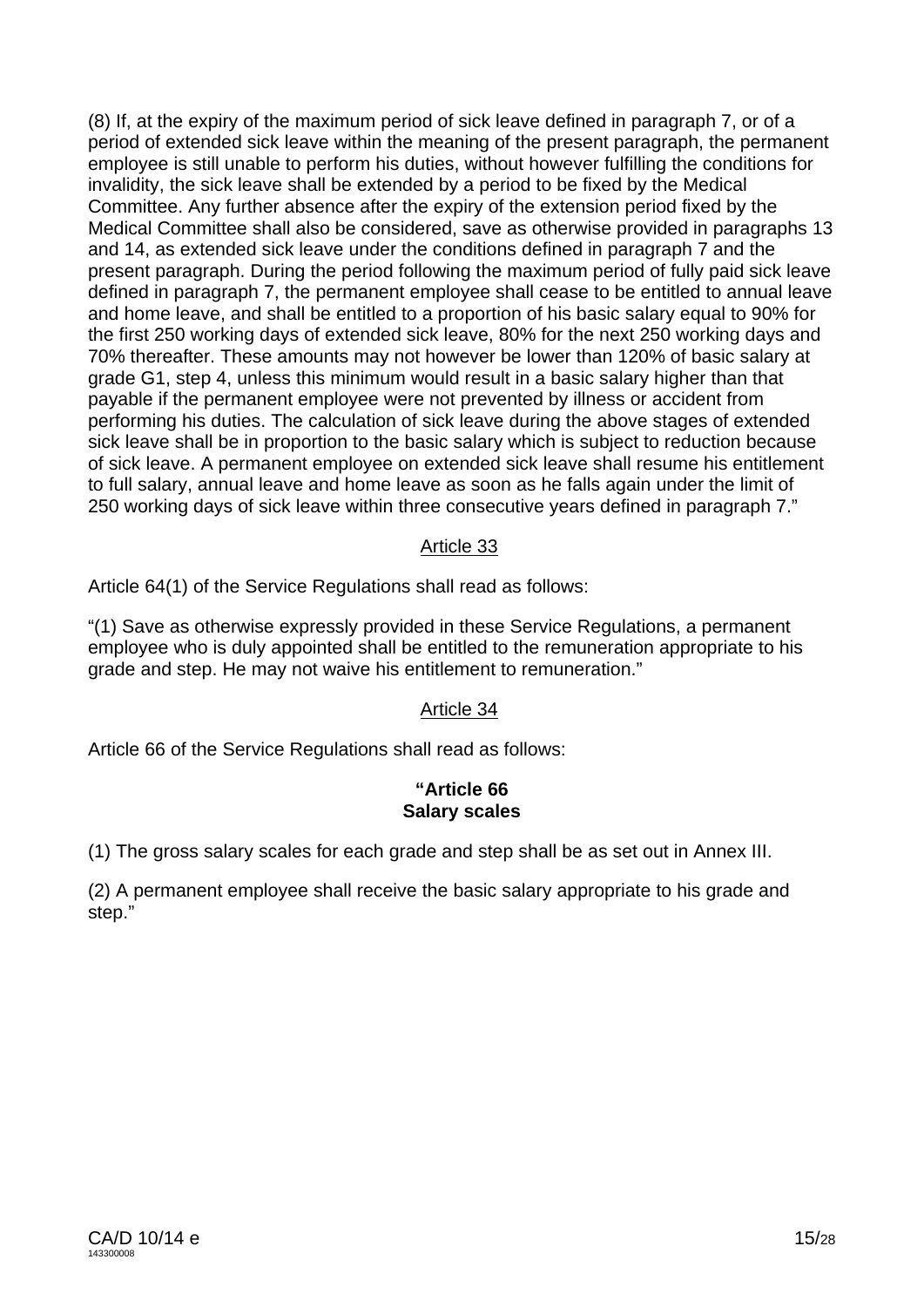Article 73(3) of the Service Regulations shall read as follows:

"(3) Notwithstanding paragraph 2 above, a new recruit on probation may be granted an advance of the additional installation allowance in respect of his spouse and dependent children provided that they have taken up residence at the place of employment, and the probationer has completed six months' service without an adverse report having been made under Article 13, paragraph 4. A probationer who is not confirmed in his appointment shall be required to reimburse this advance."

## Article 36

Article 75(3) of the Service Regulations shall read as follows:

## **"Article 75 Language allowance**

"(3) For each second and third language other than the mother tongue, the permanent employee concerned shall receive an allowance equivalent to the amount set out in Annex III."

## Article 37

Article 109(3) of the Service Regulations shall read as follows:

"(3) The following decisions shall be excluded from the review procedure:

(a) decisions taken after consultation of the Medical Committee or in accordance with the arbitration procedure laid down in Article 62, paragraph 13;

(b) appraisal reports referred to in Article 47a."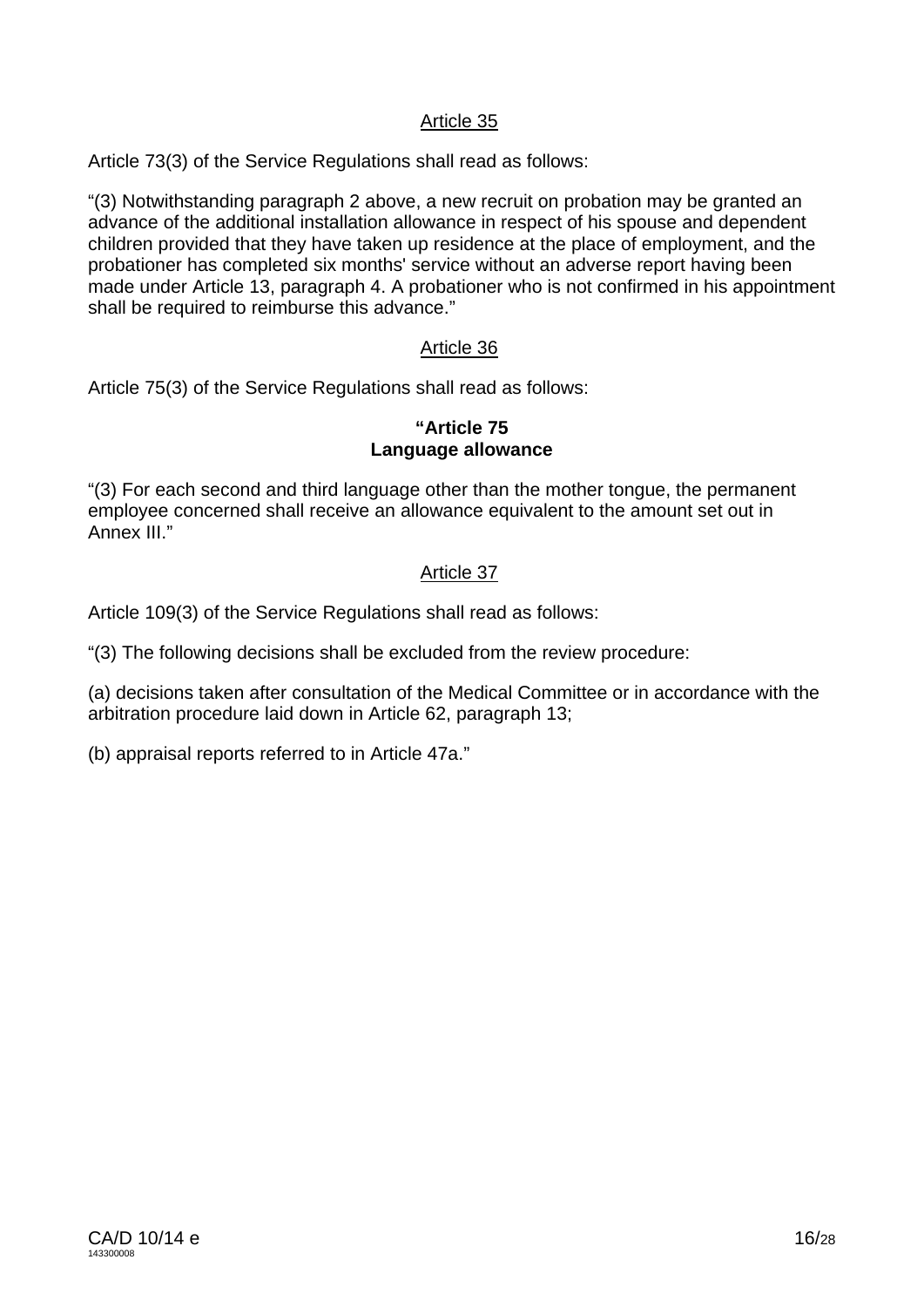Article 110(2) of the Service Regulations shall read as follows:

"(2) The following decisions are excluded from the internal appeal procedure:

(a) decisions taken after consultation of the Medical Committee or in accordance with the arbitration procedure laid down in Article 62, paragraph 13;

(b) decisions taken on requests to carry on working after reaching the age of sixty five under Article 54, paragraph 1;

(c) decisions taken after consultation of the Disciplinary Committee in accordance with Article 102, paragraph 3;

(d) decisions taken on requests to perform duties at a location other than the Office's premises pursuant to Article 55a and any implementing instructions thereto;

(e) appraisal reports referred to in Article 47a."

## Article 39

The following new Article 110a of the Service Regulations shall be inserted:

#### **"Article 110a Objection procedure for appraisal reports**

(1) In case of disagreement on an appraisal report referred to in Article 47a, the parties to the dispute shall endeavour to settle it through conciliation.

(2) If at the outcome of the conciliation, an employee is still dissatisfied with his appraisal report, he may challenge it by raising an objection with the Appraisals Committee.

(3) The President of the Office shall appoint the chairman of the Appraisals Committee, his deputy and 15 employees in active employment at the beginning of each year. From among this list of 15 employees, the chairman or his deputy will choose three members for each session.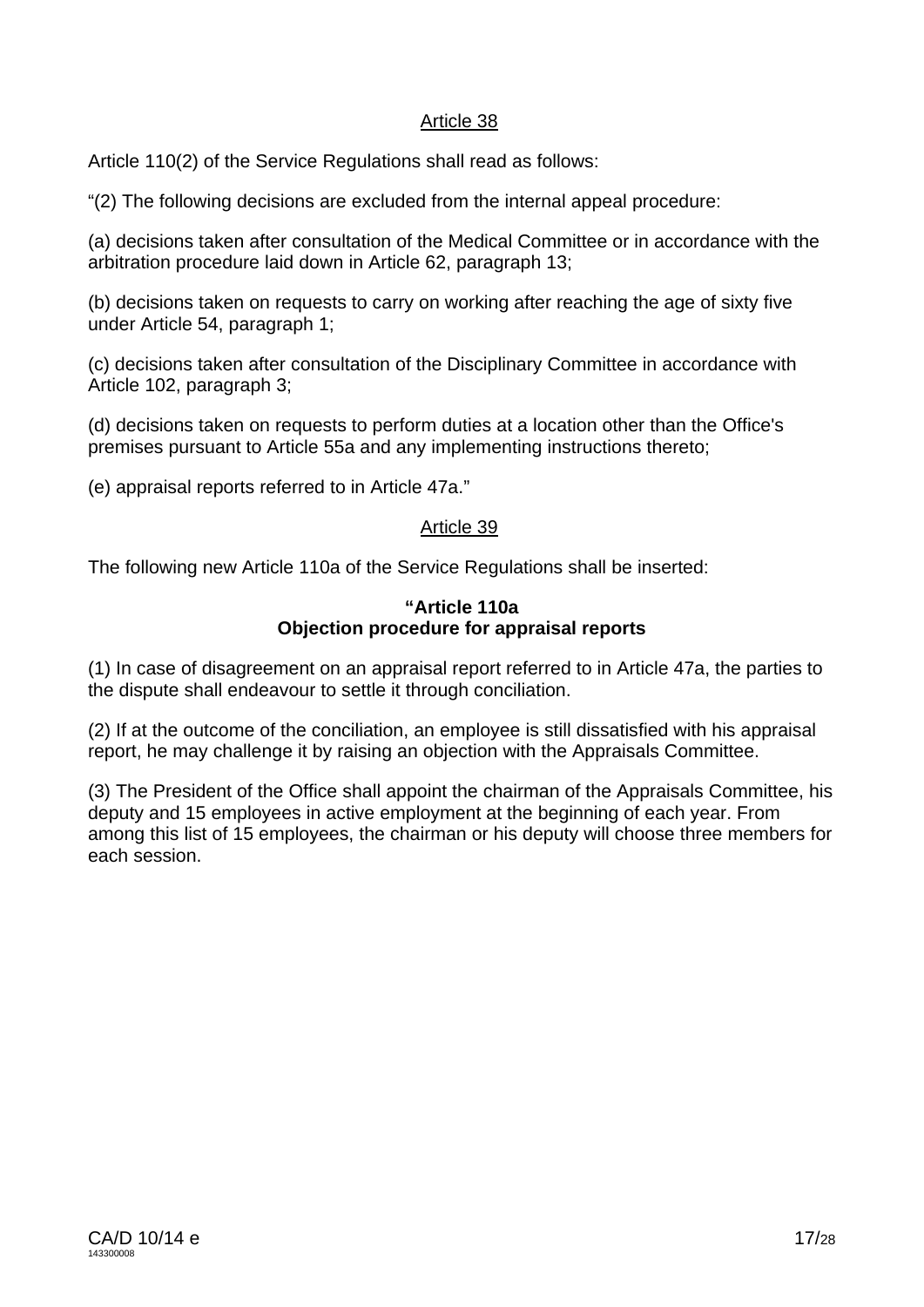(4) The Appraisals Committee shall review whether the appraisal report was arbitrary or discriminatory.

(5) The competent authority shall take a final decision on the objection, having due regard to the assessment of the Appraisals Committee.

(6) The President of the Office may lay down further terms and conditions for the settlement of disputes regarding appraisals reports."

## Article 40

Articles 115 to 118 and 120 of the Service Regulations shall be deleted.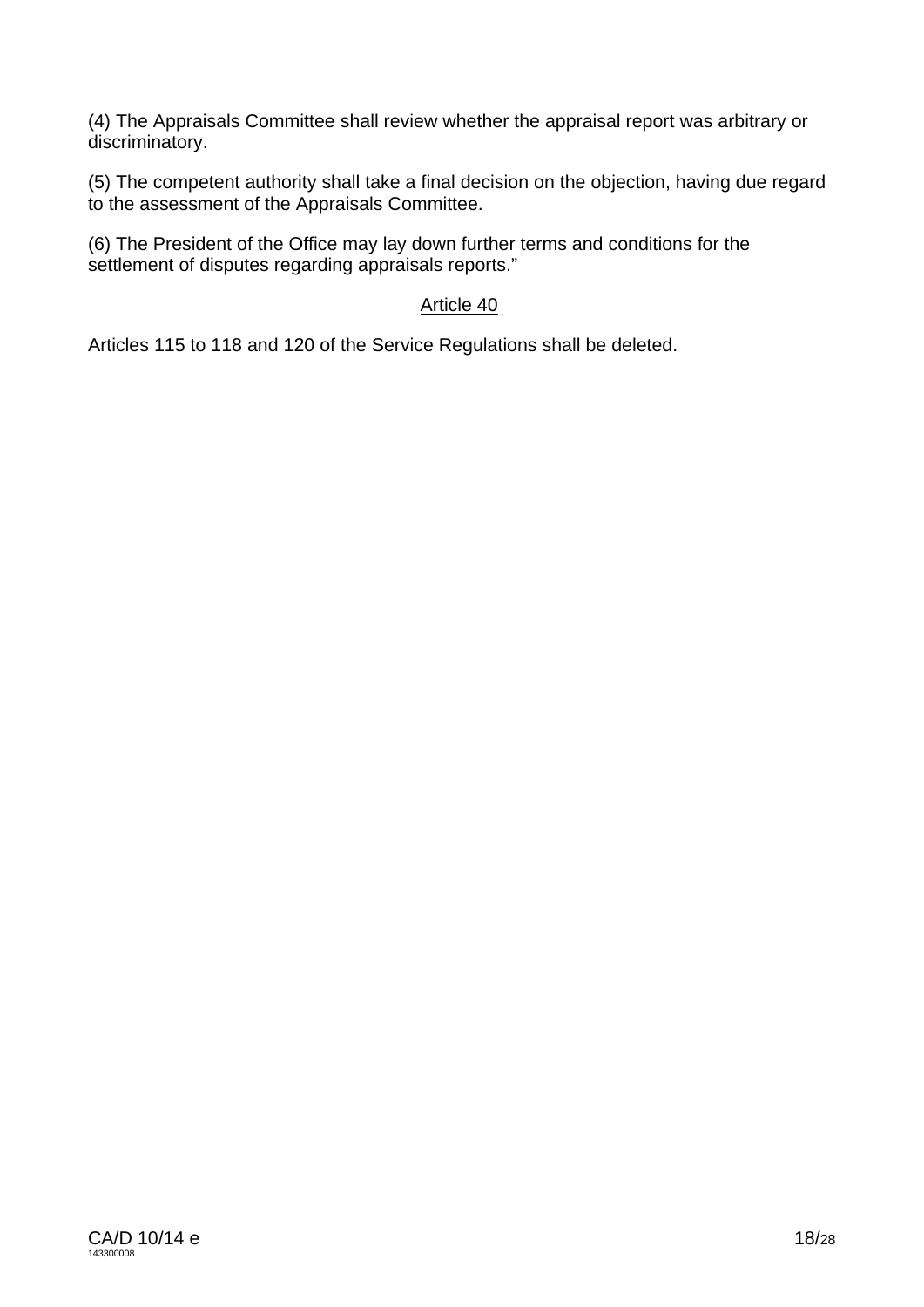Annex I of the Service Regulations shall read as follows:

## **Annex I JOB GROUPS AND CORRESPONDING RANGES OF GRADES**

| Job group    | <b>Technical career path</b>                      | <b>Managerial career path</b>       | Range of grades            |
|--------------|---------------------------------------------------|-------------------------------------|----------------------------|
| Job group 1: | n. a.                                             | Vice-president                      | G16 step $3 - G17$ step 3  |
| Job group 2: | Principal advisor/<br>Board of appeal<br>chairman | Principal director                  | $G15$ step1 – $G16$ step 4 |
| Job group 3: | Senior expert/<br>Board of appeal<br>member       | <b>Director</b>                     | G13 step $3 - G15$ step 4  |
| Job group 4: | Examiner/Administrator/<br>Lawyer                 | Head of department/<br>Team manager | G7 step $1 - G13$ step 5   |
| Job group 5: | Expert                                            | Head of section                     | G7 step $1 - G10$ step 5   |
| Job group 6: | Administrative employee                           | n.a.                                | G1 step $1 - G9$ step 5    |

## Article 42

Annex III of the Service Regulations shall be replaced by the new salary scales (Tables 7 to 10) contained in CA/80/14.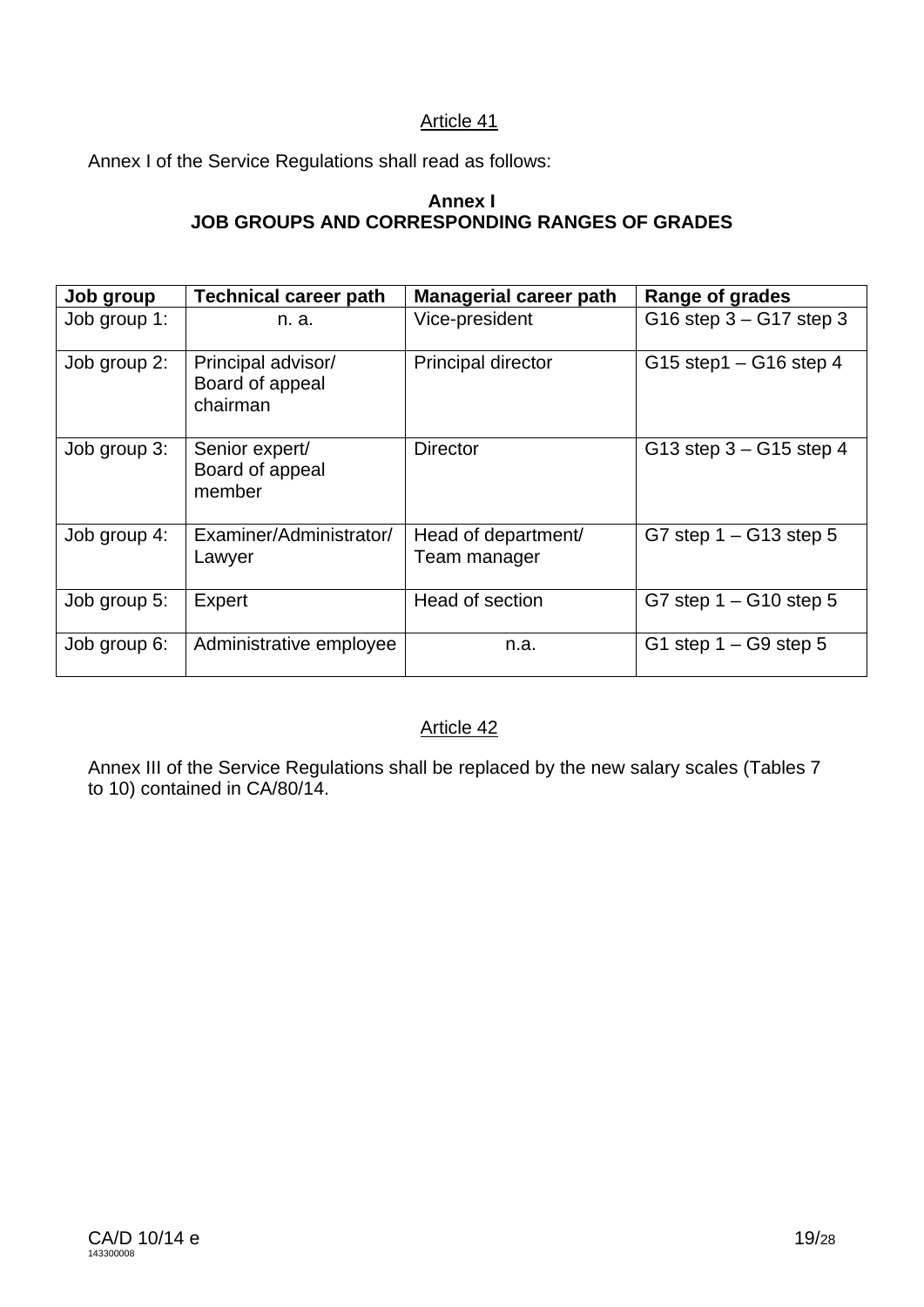## **II. Deletion of the job descriptions**

#### Article 43

The "Job descriptions" shall be deleted.

#### **III. Amendments to the conditions of employment for contract staff at the European Patent Office**

#### Article 44

Article 1(3) of the conditions of employment for contract staff at the European Patent Office shall read as follows:

"(3) If the candidate selected for a post in job group 4 does not fulfil the general language requirements as defined for this job group, a fixed-term contract for a maximum term of three years shall be concluded. The conversion of such a contract to permanent employment shall be subject to the conditions set out in Article 15a, paragraph 3."

#### Article 45

Article 3(1) of the conditions of employment for contract staff at the European Patent Office shall read as follows:

"(1) When recruiting contract staff, the President of the Office shall take due account of the general criteria and conditions for recruitment laid down in Article 3 and Article 4, paragraph 1, second and third indents and paragraph 2 and in Articles 5 to 11 of the Service Regulations. Contract staff shall be assigned to the grade corresponding to the duties to be performed."

## Article 46

Article 4(2) of the conditions of employment for contract staff at the European Patent Office shall read as follows:

"(2) Article 48 of the Service Regulations relating to step advancement shall also apply to contract staff."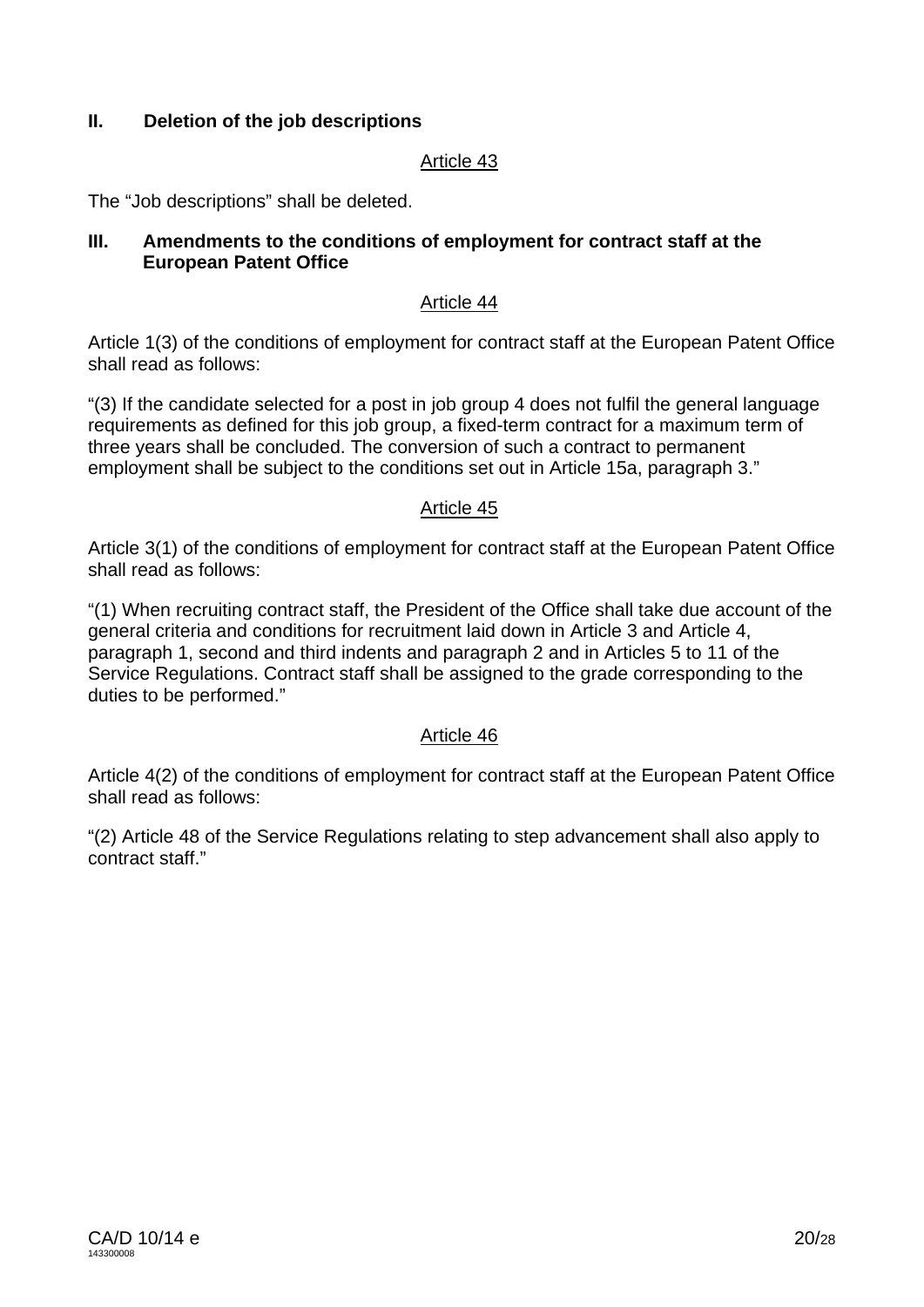The following new Article 4a of the conditions of employment for contract staff at the European Patent Office shall be inserted:

#### **"Article 4a Transfer**

Article 4(1), first indent, of the Service Regulations relating to transfer at the same grade within the Office shall also apply to contract staff."

## Article 48

The following new Article 4b of the conditions of employment for contract staff at the European Patent Office shall be inserted:

#### **"Article 4b Temporary or additional duties**

Article 12 of the Service Regulations relating to temporary or additional duties shall also apply to contract staff."

## Article 49

The heading of Article 8 of the conditions of employment for contract staff at the European Patent Office shall read as follows:

## **"Appraisal reports"**

#### Article 50

The following new Article 8a of the conditions of employment for contract staff at the European Patent Office shall be inserted:

#### **"Article 8a Promotion**

Article 49 of the Service Regulations relating to promotion shall also apply to contract staff<sup>"</sup>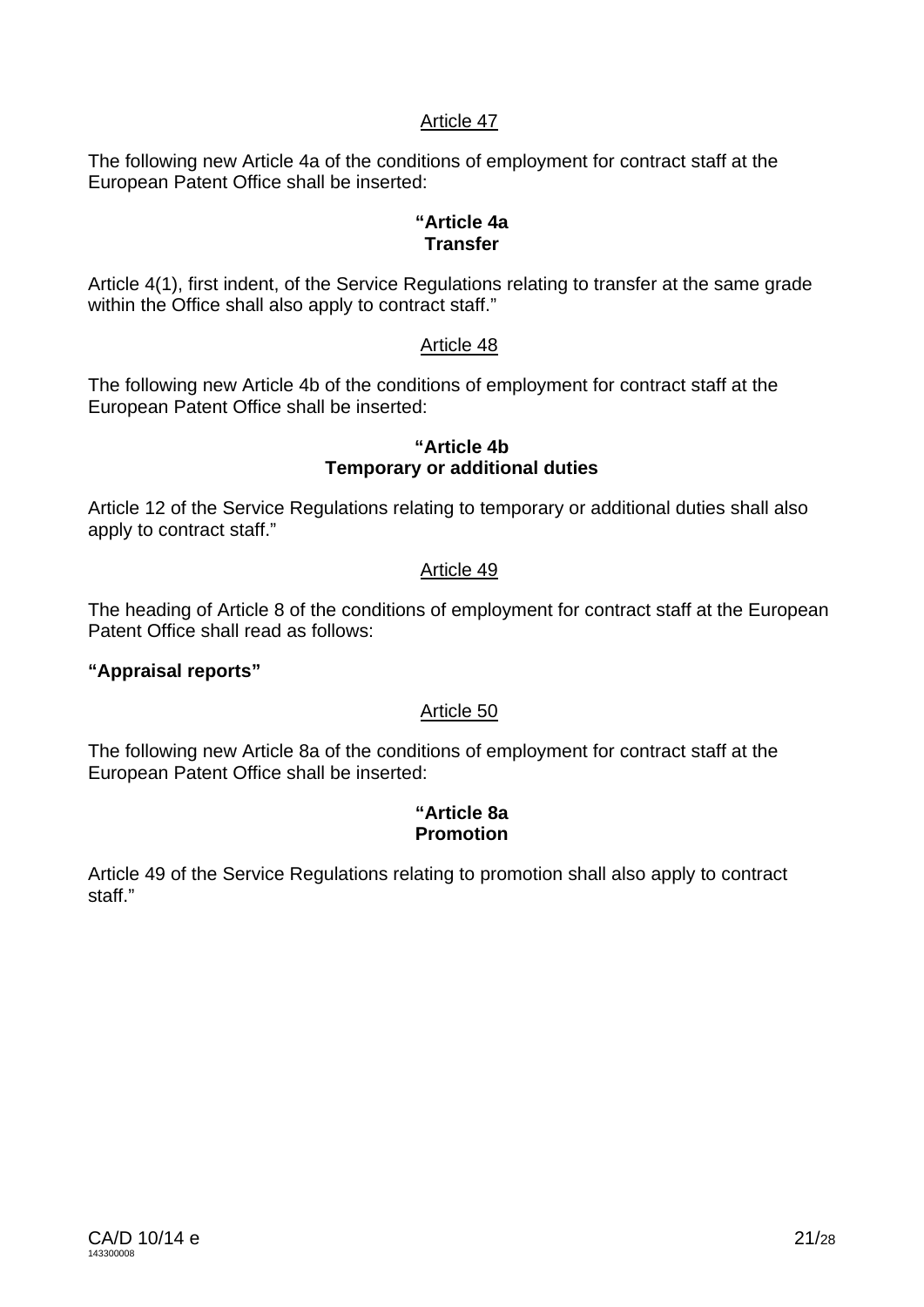The following new Article 8b of the conditions of employment for contract staff at the European Patent Office shall be inserted:

#### **"Article 8b Bonus**

Article 48a of the Service Regulations relating to the payment of a bonus shall also apply to contract staff."

## Article 52

Article 15a(3) of the conditions of employment for contract staff at the European Patent Office shall read as follows:

"(3) In the case of a contract under Article 1, paragraph 1(b) concluded for the purpose of recruiting staff not fulfilling the general language requirements as defined for staff in the job group 4 in accordance with Article 1, paragraph 3, the contract staff member concerned shall be appointed as a permanent employee under Article 7, paragraph 3, of the Service Regulations if, at the latest by the end of the term of his contract, he fulfils the condition of Article 8(f) of the Service Regulations."

#### **IV. Amendment to the conditions of employment for interpreters at the European Patent Office**

#### Article 53

Article 3(3) of the conditions of employment for interpreters at the European Patent Office shall read as follows:

"(3) Interpreters shall be selected without reference to ethnic origin, opinions or beliefs, gender, sexual orientation or disabilities."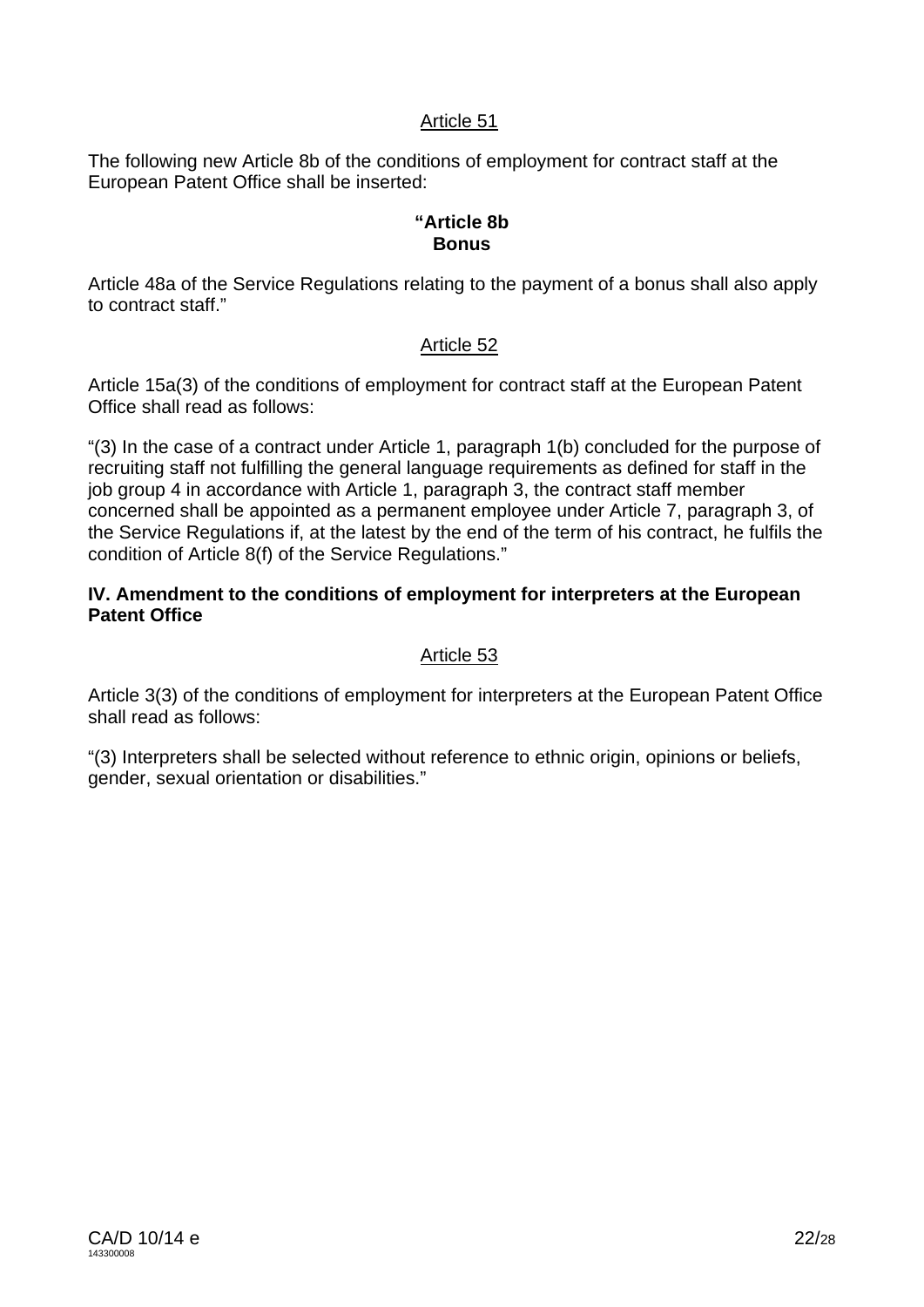## **V. Entry into force and transitional provisions**

## Article 54

This decision shall enter into force on 1 January 2015.

#### Article 55

(1) The transposition from the current to the new career system shall be made taking into account the employee's situation as at 31 December 2014.

(2) No reduction in basic salary shall result from the transposition.

(3) The salary adjustment method in force since 1 July 2014 shall apply to the new salary scales and the salary resulting from the transposition.

## Article 56

(1) The grade and step of each employee under the new career system shall be determined on the basis of his basic salary on 31 December 2014.

(2) The transposition shall not result in an employee being assigned to a grade and step below the lowest grade and step of the corresponding job group.

(3) An employee whose basic salary falls between two steps within the same grade in the new salary scales shall be assigned to the higher one, provided the difference between the employee's basic salary and the basic salary for the next immediate higher step is equal to or less than EUR 50. In all other cases, the employee shall be assigned to the lower step.

(4) If the amount of an employee's basic salary on 31 December 2014 does not correspond to the exact amount for the grade and step in the new salary scales, he shall be paid the difference in salary as long as said difference remains.

(5) The transposition will be effective as from 1 July 2015. Each employee shall be informed of his grade and step in the new salary scales by that date at the latest.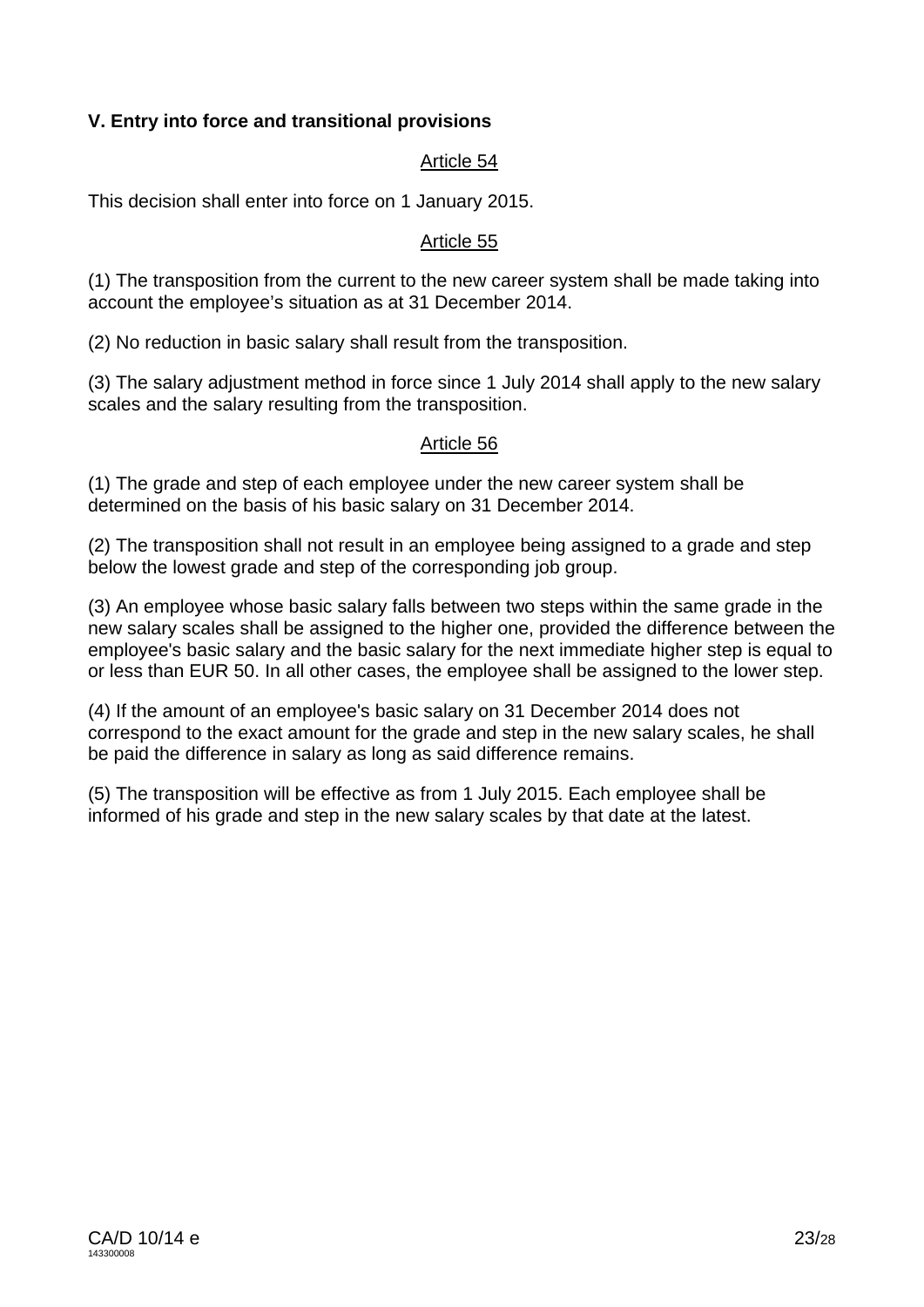(1) Employees graded in A4(2) whose basic salary on 31 December 2014 is above the amount corresponding to grade 13 step 5 in the new salary scales shall not be transposed into the new salary scales. They shall maintain *ad personam* the basic salary corresponding to their grade and step on 31 December 2014, which is subject to future adjustments in application of the salary adjustment method.

(2) Employees graded in A4(2) whose basic salary on 31 December 2014 is equal to or less than the amount corresponding to grade 13 step 5 in the new salary scale shall be transposed into the new salary scale in accordance with Article 56.

#### Article 58

(1) Employees in C category on 31 December 2014 shall be transposed to new job group 6 in accordance with Article 56.

(2) Pursuant to new Articles 47a and 49(2) of the Service Regulations, the following employees may be eligible for step advancement and normal promotion:

- up to grade 7 step 2 in the new salary scales: those in grade group C5/C1 on 31 December 2014;

- up to grade 8 step 2 in the new salary scales: those in grade group C6/C4 on 31 December 2014.

#### Article 59

(1) Step advancements and normal promotions decided in 2015 on the basis of the new provisions as adopted in the present decision shall rely inter alia on the staff report to be established for the reporting year 2014 and shall be effective as from 1 July 2015.

(2) Any disputes related to the reports established pursuant to Article 47 of the Service Regulations in force on 31 December 2014 shall be settled through conciliation and the objection procedure in accordance with new Article 110a of the Service Regulations.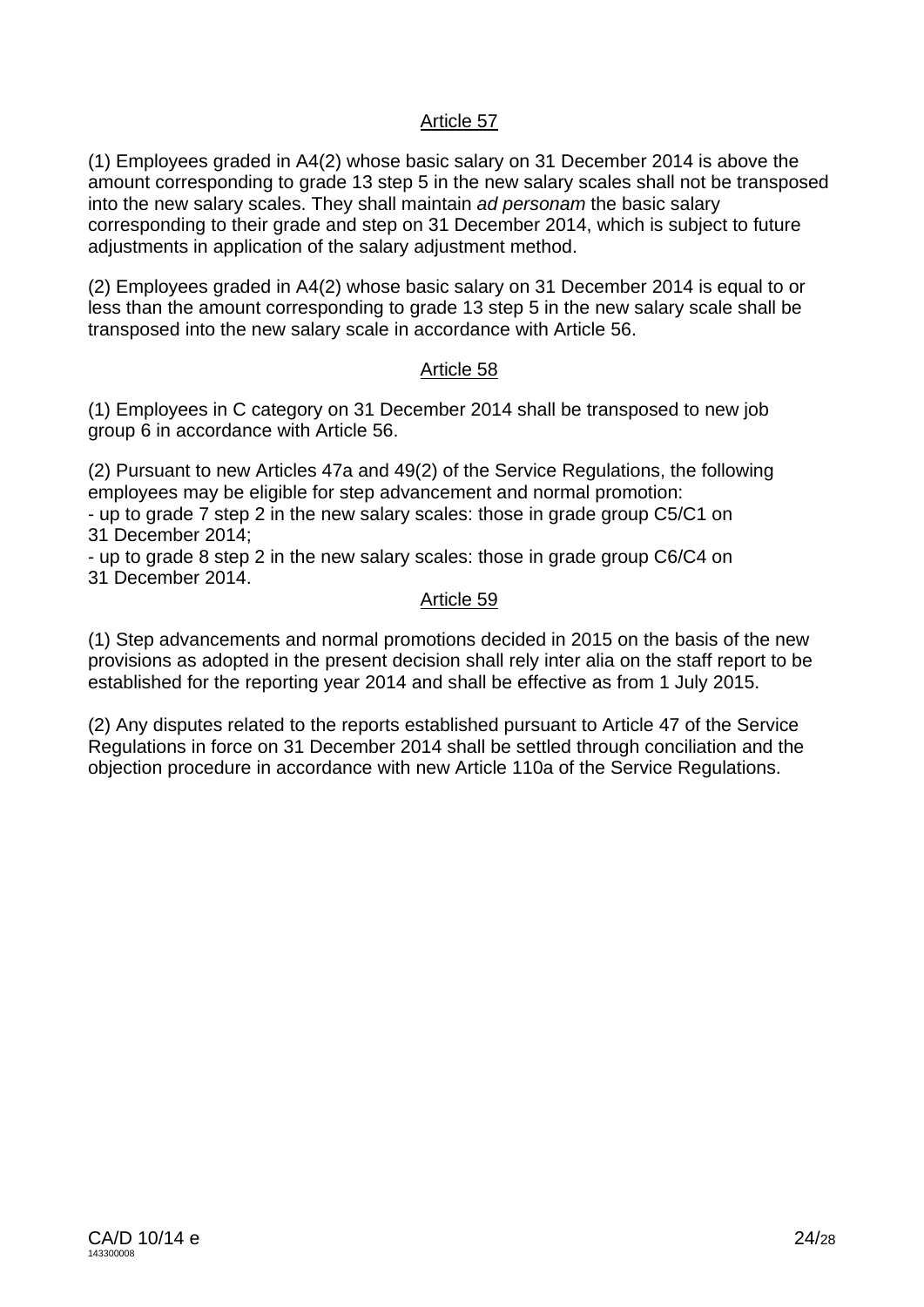(1) For recipients of pensions on 31 December 2014, the level of their pension shall be maintained.

(2) For employees retiring on or after 1 January 2015 for whom the guarantee provided for in Articles 56 or 57(1) of the present decision applies or would have applied, the basic salary referred to under Article 3 of the (New) Pension Scheme Regulations shall be that guaranteed in Articles 56 or 57(1) of the present decision.

(3) For individuals referred to in paragraphs 1 and 2, the amount of their pension shall constitute the basis for:

- any future adjustments made in application of Article 36 of the Pension Scheme Regulations or Article 30 of the New Pension Scheme Regulations;
- the application of Article 33 of the Pension Scheme Regulations or Article 27 of the New Pension Scheme Regulations.

(4) All individuals referred to in paragraphs 1 and 2 shall be informed of the present decision.

## Article 61

Unless specified otherwise in the present decision, references to grades and steps and to categories A to C in the internal legal framework in force on 31 December 2014 shall be replaced by the corresponding job group, grade and step or the corresponding amount in the new salary scales as from 1 January 2015.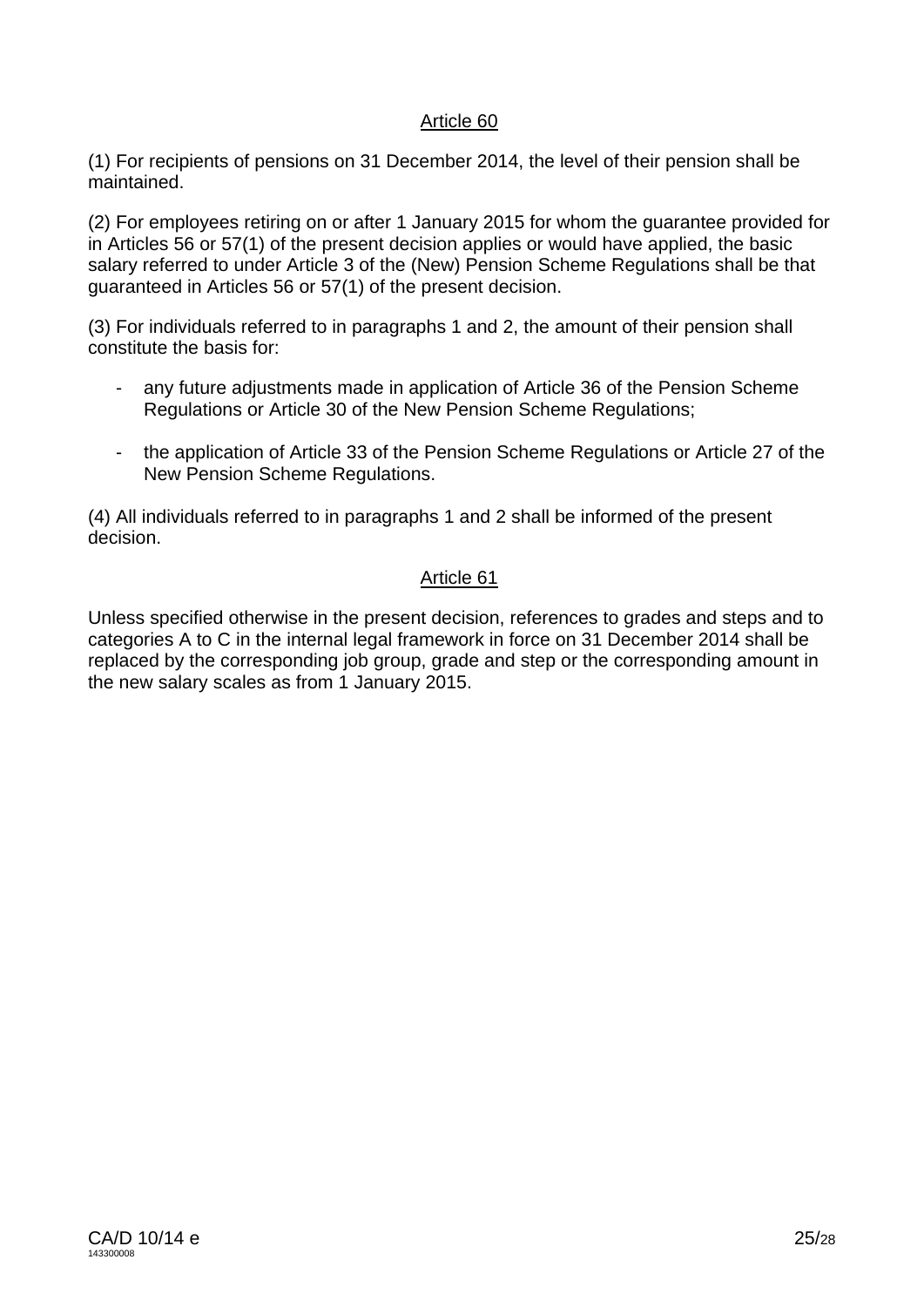Comparative tables are enclosed below:

(a) Conversion of former groups of grades into the new job groups:

| <b>Staff</b><br>categories<br>under the<br>current<br><b>Service</b><br><b>Regulations</b> | <b>Groups of</b><br>grades<br>under the<br>current<br><b>Service</b><br><b>Regulations:</b> | Corresponding<br>job groups in<br>the new salary<br>scale: | <b>Corresponding ranges of</b><br>grades in the new salary scale<br>as of 01.01.2015 <sup>1</sup> : |                       |
|--------------------------------------------------------------------------------------------|---------------------------------------------------------------------------------------------|------------------------------------------------------------|-----------------------------------------------------------------------------------------------------|-----------------------|
|                                                                                            |                                                                                             |                                                            | Minimum<br>grade/step                                                                               | Maximum<br>grade/step |
| Category C:                                                                                | $C1-C5$                                                                                     | Job group 6                                                | G1 step 1                                                                                           | G7 step 2             |
|                                                                                            | C4-C6                                                                                       |                                                            | G3 step 1                                                                                           | G8 step 2             |
| Category B:                                                                                | <b>B1-B5</b>                                                                                |                                                            | G <sub>2</sub> step 1                                                                               | G9 step 5             |
|                                                                                            | <b>B4-B6</b>                                                                                | Job group 5                                                | G7 step 1                                                                                           | G10 step 5            |
| Category A:                                                                                | $A1 - A4$                                                                                   | Job group 4                                                | G7 step 1                                                                                           | G13 step 5            |
|                                                                                            | A <sub>5</sub>                                                                              | Job group 3                                                | G13 step 3                                                                                          | G15 step 4            |
|                                                                                            | A <sub>6</sub>                                                                              | Job group 2                                                | G15 step 1                                                                                          | G16 step 4            |
|                                                                                            | A7                                                                                          | Job group 1                                                | G16 step 3                                                                                          | G17 step 3            |

(b) References to specific ranges of grades

| <b>Ranges of grades</b><br>under the current<br><b>Service Regulations:</b> | <b>Corresponding job</b><br>groups in the new<br>salary scale: | <b>Corresponding ranges</b><br>of grades and steps in<br>the new salary scale<br>as of 01.01.2015 <sup>1</sup> : |
|-----------------------------------------------------------------------------|----------------------------------------------------------------|------------------------------------------------------------------------------------------------------------------|
| A1 - A2                                                                     | Job group 4                                                    | $G 7 - G 11$ step 1                                                                                              |
| $B5 - B6$                                                                   | Job groups 5 and 6                                             | G 6 step $4 - G 10^2$                                                                                            |
| $B1 - B4$                                                                   | Job group 6                                                    | $G$ 2 – $G$ 8 step 4                                                                                             |
| $B1 - B2$                                                                   | Job group 6                                                    | $G$ 2 – $G$ 6 step 3                                                                                             |
| $C1 - B4$                                                                   | Job group 6                                                    | $G1 - G8$ step 4                                                                                                 |
| $C1 - C4$                                                                   | Job group 6                                                    | $G1 - G6$ step $2^3$                                                                                             |

**TELECT**<br><sup>1</sup> It should be noted that the values of the current and the new system do not match exactly for most grades. For the exact matching, the rules as outlined under Part V "Entry into force and transitional provisions" apply.<br><sup>2</sup> Fer the

For the purposes of the rent allowance, the corresponding range of grades shall be G8 step 5 to G10.<br><sup>3</sup> Fer the nurposes of the language ellowance, the corresponding grade shall be G1.

 $3$  For the purposes of the language allowance, the corresponding grade shall be G1.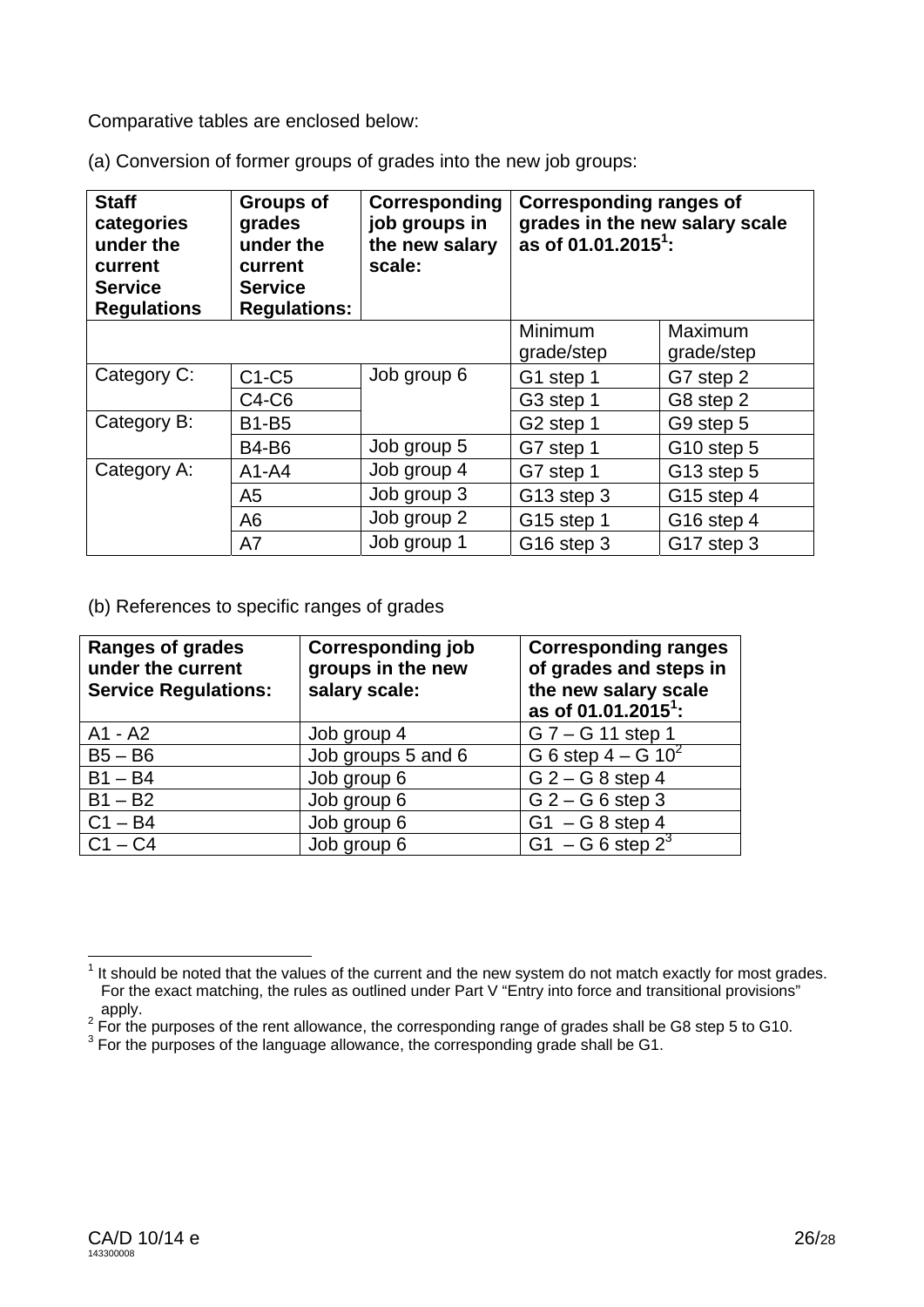(c) References to specific grades and steps

| <b>Grades and steps</b><br>under the current<br><b>Service Regulations:</b> | <b>Corresponding grades</b><br>and steps in the new<br>salary scale as of<br>$01.01.20151$ : |
|-----------------------------------------------------------------------------|----------------------------------------------------------------------------------------------|
| C1 step 1                                                                   | G1 step 1                                                                                    |
| C1 step 3                                                                   | G1 step 4                                                                                    |
| C <sub>2</sub> step 6                                                       | G2 step 5                                                                                    |
| C4 step 6                                                                   | G4 step 3                                                                                    |
| B1 step 1                                                                   | G2 step 1                                                                                    |
| B <sub>2</sub> step 1                                                       | G3 step 1                                                                                    |
| B <sub>2</sub> step 6                                                       | G4 step 3                                                                                    |
| B3 step 1                                                                   | G4 step 1                                                                                    |
| B <sub>3</sub> step 3                                                       | G4 step 4                                                                                    |
| B4 step 6                                                                   | G7 step 1                                                                                    |
| B5 step 1                                                                   | G6 step 5                                                                                    |
| B5 step 13                                                                  | G9 step 5                                                                                    |
| B6 step13                                                                   | G <sub>10</sub> step 5                                                                       |
| A1 step 1                                                                   | G7 step 1                                                                                    |
| A4 step 13                                                                  | G13 step 5                                                                                   |
| A5 step 13                                                                  | G15 step 4                                                                                   |
| A6 step 10                                                                  | G16 step 4                                                                                   |
| A7 step 8                                                                   | G17 step 3                                                                                   |